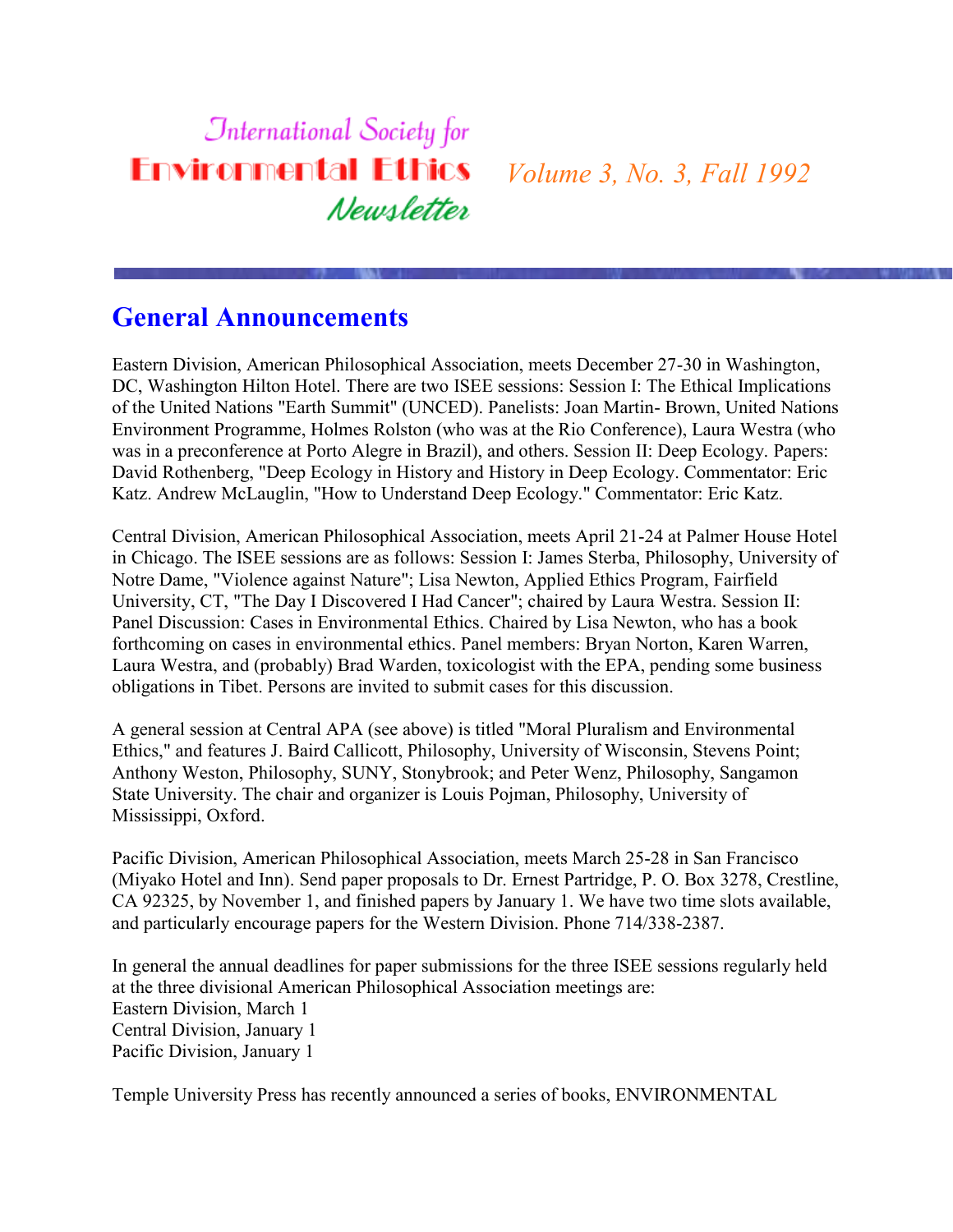ETHICS, VALUES AND POLICY. Holmes Rolston will be the general editor, and the Press solicits appropriate manuscripts. Send proposals to Jane Cullen, Senior Acquisitions Editor, Temple University Press, Broad and Oxford Streets, Philadelphia, PA 19122. Or send them to Holmes Rolston, Department of Philosophy, Colorado State University, Fort Collins, CO 80523.

Four other publisher's series are:

(1) Oxford University Press, ENVIRONMENTAL ETHICS AND SCIENCE POLICY SERIES, of which Kristin Shrader-Frechette is general editor. This series has published three books recently: Carl F. Cranor, REGULATING TOXIC SUBSTANCES; Roger M. Cooke, EXPERTS IN UNCERTAINTY, and Deborah G. Mayo, ed., ACCEPTABLE EVIDENCE: SCIENCE AND VALUES IN RISK MANAGEMENT. See below.

(2) Routledge in the United Kingdom has a series in environmental philosophy and policy and is interested in titles of general and international interest. The series is edited by Andrew Brennan, University of Western Australia. This series has several titles in press.

(3) A series, PHILOSOPHY AND ECOLOGY, by the University of North Texas Press. This series has recently issued Max Oelschlaeger, ed., AFTER EARTH DAY, see below.

(4) ECOLOGY AND JUSTICE, a series edited by William Eakin and Jay McDaniel, by Orbis Press, Maryknoll, NY. This series seeks to integrate concerns for the imperiled earth and its multiple forms of life with concerns for religion, justice, and sustainable economics. Two books in the series are: Carol J. Adams, ECOFEMINISM AND THE SACRED, and John B. Cobb, Jr., SUSTAINABILITY: ECONOMICS, ECOLOGY, AND JUSTICE. On both see below.

(5) ENVIRONMENTAL AND ARCHITECTURAL PHENOMENOLOGY, a series edited by David Seamon, for SUNY Press. This series explores the phenomenology of place and placelessness, architecture and environmental design in place making, the environmental design of the world in which live is lived, both for human beings and other creatures. The series in interested in sacred landscapes, and in polices in architecture that foster an enduring sense of care and duty toward the natural and built environments. David Seamon, Department of Architecture, Kansas State University, Manhattan, KS 66506.

J. Baird Callicott, Philosophy, University of Wisconsin, Stevens Point, has been invited to give a plenary address to the American Society of Landscape Architects on November 8, meeting in Washington, DC, for their national conference. His address is titled, "The Land Aesthetic."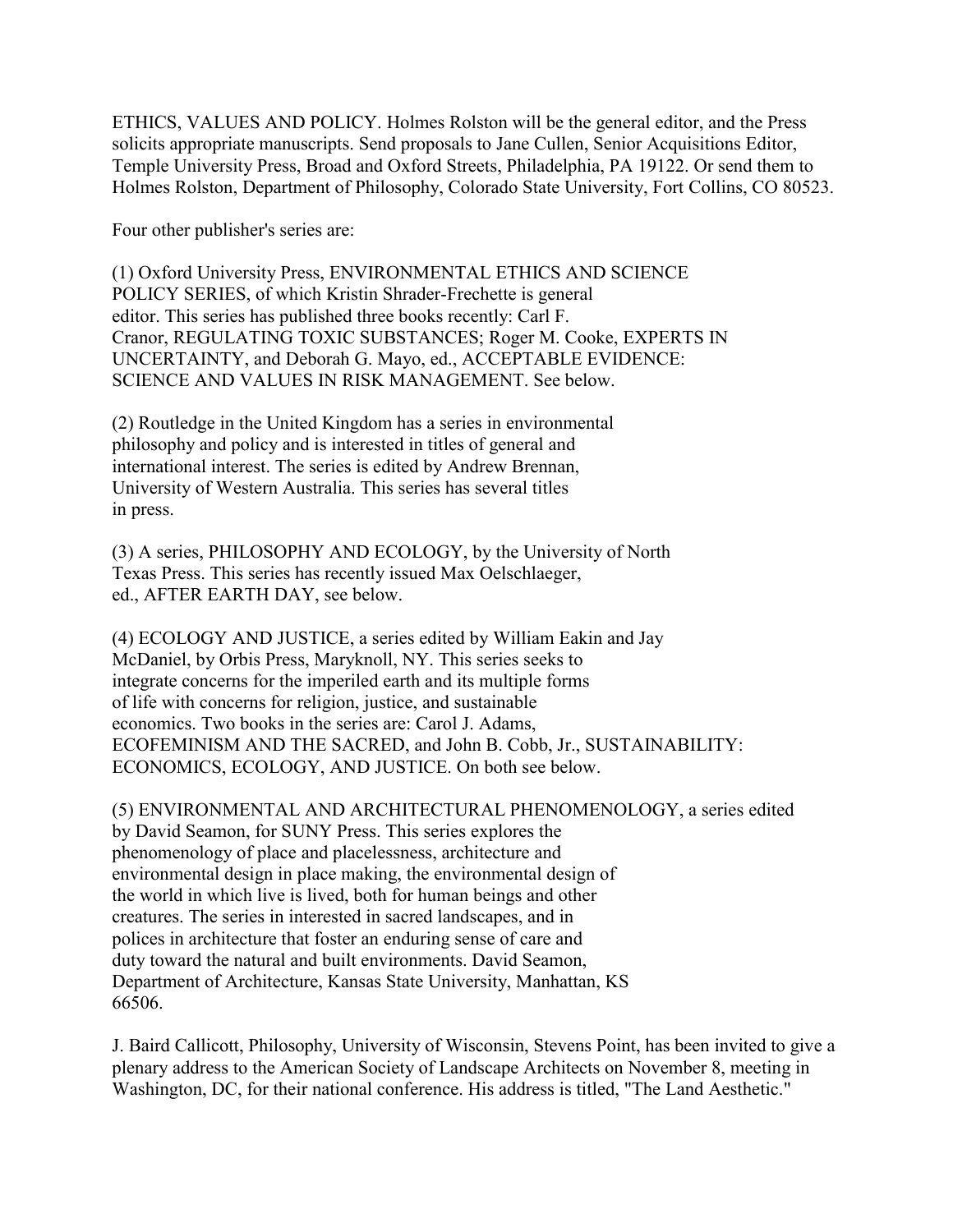The Entomology Society of America meets in Baltimore, MD, December 9-10. ISEE is sponsoring two sessions. The general theme is sustainability in agriculture and forestry, with particular attention to integrity in ecosystems, as a philosophical background to the use of pesticides and biological insect controls, also the conservation of insects. Session I is convened by Brad Warden and Eric Hol, with papers by Mark Sagoff, Wes Jackson, and Laura Westra. Session II, a workshop, will include Henry Regier, Peter Miller, Kristin Shrader-Frechette, and Margaret Mellon, as well as those named above. Also speaking is David Pimentel, Entomology, Cornell University.

American Association for the Advancement of Science, Boston, February 11-16, 1993. Kristin Shrader-Frechette moderates an ISEE Session on "The Scientific Foundations of Environmental Ethics." Speakers and panelists include Gregory Cooper, Philosophy, Duke University, "The Relevance of Ecology for Environmental Ethics"; Henry Regier, Environmental Studies, University of Toronto, "Innovative Science and Ecosystem Integrity"; James Kay, Environment and Resource Studies, University of Waterloo, "Thermodynamics, Ecological Integrity, and Ethics"; Michael Ruse, Philosophy, University of Guelph, "Biodiversity: A Moral Ideal?"; and Holmes Rolston, Philosophy, Colorado State University, "Environmental Science and Environmental Ethics."

The Society for Conservation Biology, Annual Meeting, will be held at Arizona State University, June 9-14, 1993. Jack Weir, who chaired the quite successful ISEE session at the meeting last year at VPISU in Blacksburg, VA, is organizing another session this year. Interested persons, with papers or other suggestions, are invited to contact him: Jack Weir, Graduate House, 6500 S. Main Street, # 146, Houston, TX 77030. Phone 713/630-9333. Curte Meine is also an organizer of this session. Papers from a feminist perspective, or other papers on the role of women in environmental ethics and conservation biology, are especially welcome.

The Ohio State University, School of Natural Resources, is sponsoring a spring series of nine lectures, "Ecology, Ethics, and the Human Condition." Lectures are at various dates throughout the spring. Speakers include David Orr, Bryan Norton, Kristin Shrader-Frechette, and Holmes Rolston. The series is made possible by a grant from the Battelle Endowment for Technology and Human Affairs. Contact: Mohan W. Wali, Director, School of Natural Resources, The Ohio State University, Columbus, OH 43210- 1085. Phone 614/292-2265. Willard Environmental Ethics Symposium, University of Nebraska, Omaha. The Department of Philosophy and Religion is honoring the retirement of longtime philosophy faculty member Duane Willard with a symposium, Thursday, April 15, 1993. There is a call for papers on any topic in environmental ethics. Graduate students are also encouraged to submit papers. The Rocky Mountain/Great Plains Regional American Academy of Religion/Society of Biblical Literature Conference meets there April 17-17, Friday and Saturday.

Contact Richard A. Freund (Religion) or Andrew Newman (Philosophy), Department of Philosophy and Religion, University of Nebraska at Omaha, 60th and Dodge Streets, Omaha, NB 68182-0265. Phone 402/554-2628. Fax 402/554-2949.

The 19th World Congress of Philosophy, meets in Moscow, August 22- 28, 1993. ISEE has been invited to organize two sessions on environmental ethics, one a roundtable discussion that can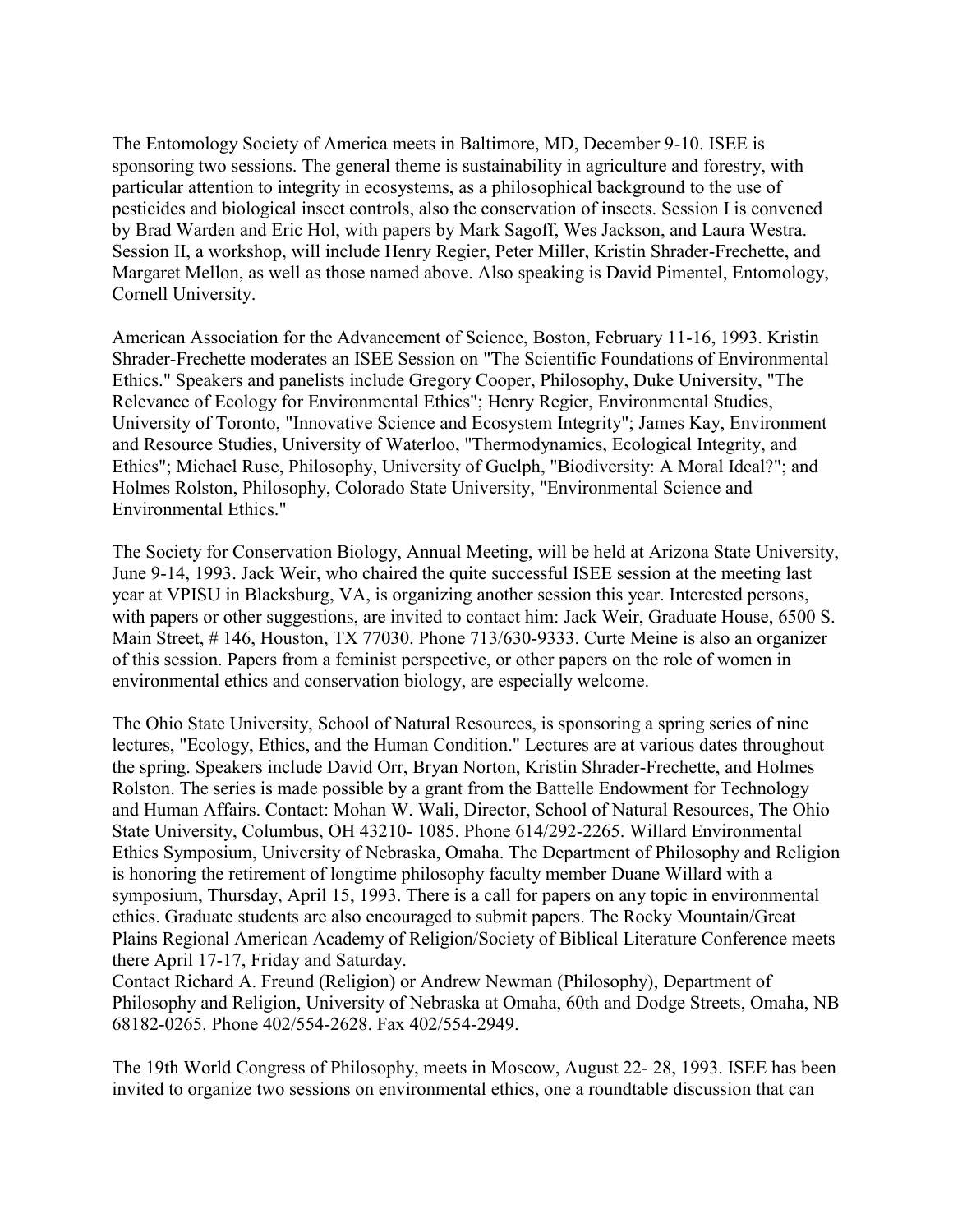have no more than two persons from the same nation. Anticipated participants in the two sessions: include Karen Warren, James Sterba, Holmes Rolston, Eugene Hargrove, Laura Westra. Others interested (especially those outside the U. S.) are asked to contact Laura Westra, address below. For congress details, contact Congress Secretariat, Volkhonka 14, Moscow 119842. Fax (7095) 200-32-50. Another address is World Congress of Philosophy, EGA Studio, Viale Tiziano 19, Rome, Italy. Fax (06) 32-22-006.

Environmental Ethics in South Africa, University of Stellenbosch. The University of Stellenbosch, through its Department of Philosophy, Centre for Applied Ethics, has established a Unit for Environmental Ethics. This Unit is a multi-disciplinary research and advisory board that concerns itself with the problems that arise from the application of ethical norms to environmental issues. The Unit provides a nonpartisan forum for the exchange of ideas on environmental ethics in contemporary society, focussing on South Africa. Issues include environmental management and ethical and policy issues among academic, corporate, government, labor, and public interest groups, the ethical foundations of sustainable development, the ethical relationships of humans to the nonhuman world. Stellenbosch is a major South African University, located about an hour outside of Cape Town. This is (so far as we know) the only environmental ethics unit in Africa, although there are environmental studies programs in various places, including the Environmental Evaluation Unit at the University of Cape Town. For further information contact Dr. Johan P. Hattingh, Chair, Unit for Environmental Ethics, Department of Philosophy, University of Stellenbosch, 7600 Stellenbosch, R. SOUTH AFRICA. (Thanks to Wayne Elliott, with the KwaZulu Department of Natural Resources).

The Fifth World Wilderness Congress will be held in Tromso, Norway, September 24-October 1, 1993. The theme is wild nature and sustainable living in circumpolar regions. David Rothenberg is organizing a delegation of philosophers. He solicits papers from all philosophical perspectives on wilderness, emphasizing criticism and clarification of what the "wild" means in relation to conservation goals. The aim is analysis that will be useful for conservation, as well as advancing philosophical inquiry and understanding of nature. Papers should attempt to show why philosophy can illuminate our understanding of whatever human place there should be in the purest parts of nature. The papers may be published in the journal INQUIRY in Norway and/or in book form in the United States. Send preliminary ideas as soon as possible, or completed papers by March 1, 1993, to David Rothenberg, Department of Humanities, New Jersey Institute of Technology Newark, NJ 07102.

David Rothenberg has recently been appointed to a position at the New Jersey Institute of Technology, which is actively building a faculty for an M. S. in environmental studies. They have also hired two persons in environmental policy, two persons in environmental history, and an environmental geographer. Eric Katz continues there. The Director and Dean of the program is John Opie.

A National Seminar on "Ethics and the Environment" ("Etika Dan Alam Sekitar" was held August 4-5 at the University of Malaya, Kuala Lumpur, Malaysia. Robin Attfield gave two addresses, "Development and Environmentalism" and "Reasoning about the Environment: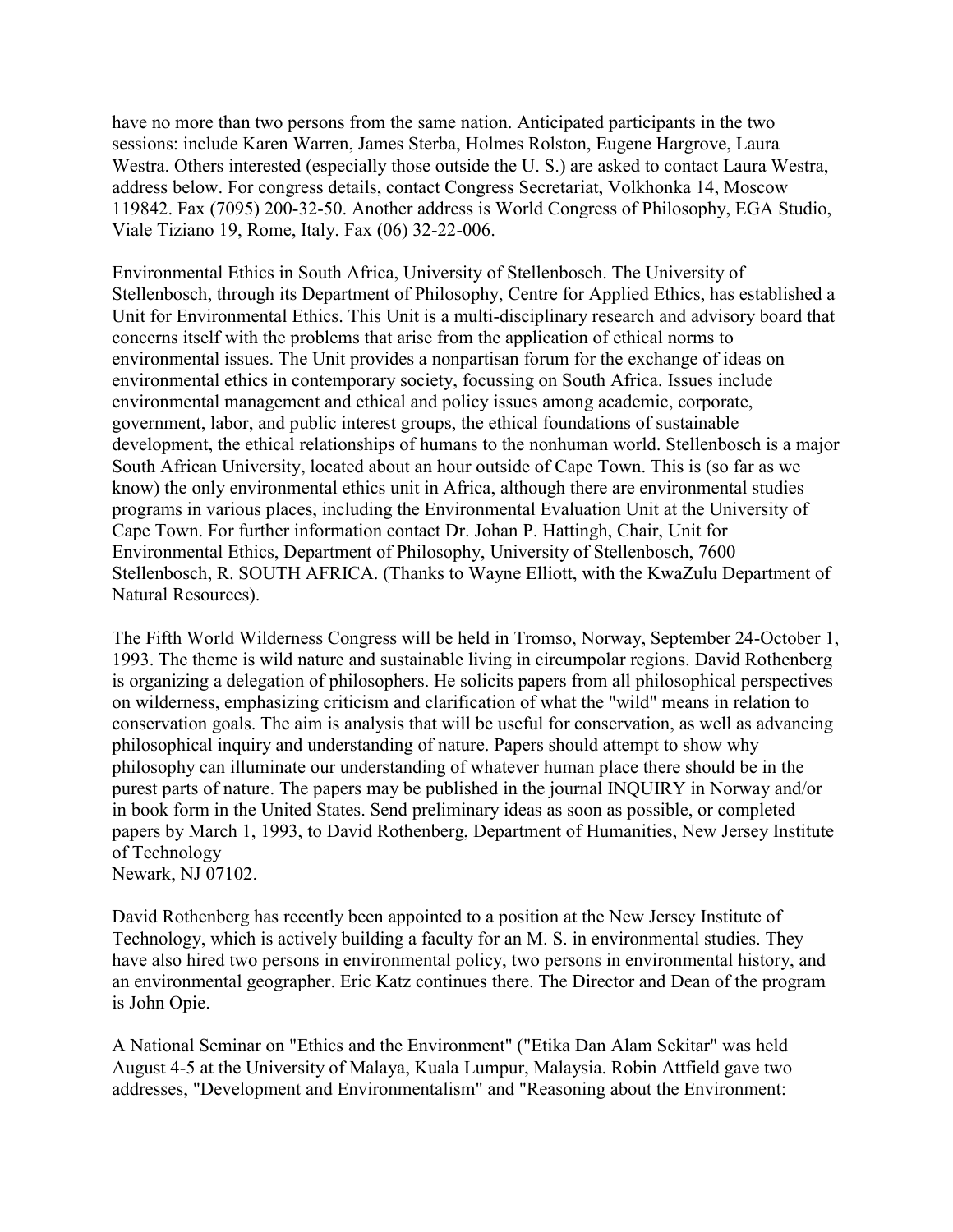Ethical Decision-Making." Other speakers included Royal Professor Ungku A. Aziz; Dr. Thilla Chelliah, and Dr. Azizan Baharuddin (co-chairs of the seminar); and Professor Sham Sani, Tun Abdul Razak Professor, Center for International Studies, Ohio University. There were panels of speakers on "Ethics in Industry and Development" and on "Moral and Spiritual Perspectives on the Environment."

Study group on Environmental Philosophy and Chinese Environmental Protection. Ding Yong Zhi, who is philosophy vice professor of the Qingdao Institute of Architecture and Engineering, is leading a study group on environmental philosophy and environmental conservation in China, and invites those interested to contact him. The project is subsidized by the Chinese Social Science Foundation. Address: Ding Yong Zhi, Social Science Department, No. 11 Fu Shan Road, Qingdao Institute of Architecture and Engineering, Qingdao, P. R. CHINA.

Contemporary Environmental Ethics Research in China is a project of the Shanghai Philosophy and Social Science Plan, Ethics Division, Shanghai Normal University. Wang Zhengping is a principal investigator. The project undertakes a study of conditions that determine the behavior of persons in rural and urban areas, with regard to the natural environment. Contact: Professor Wang Zhengping, Ethics Division, Shanghai Normal University, 10 Gui Lin Road, Shanghai 200234, P. R. CHINA.

Avner de-Shallit, Department of Political Science, Hebrew University, Jerusalem, gave an address, "Liberalism, Europe and the Environment" at an international workshop on "Liberalism and the New Europe," in Czechoslovakia, July 1992. The question asked was why liberal societies are a fertile ground for producing green ideas but have failed to produce or to justify environmentally sound policies. For a copy, write Avner de-Shallit, Department of Political Science, Hebrew University, Mount Scopus, Jerusalem 91905, ISRAEL.

York University, Faculty of Environmental Studies, North York, Ontario, offers two graduate programs: A Master in Environmental Studies, a long-continuing program since 1968, one of the first such programs in North America, and a Ph.D. in Environmental Studies, established in 1991. A point of emphasis is the breadth of the program opportunities available. There is also an undergraduate degree program. Graduate students publish an annual, UNDERCURRENTS, of critical environmental studies. Contact: Admissions Liason Office, West Office Building, York University, 4700 Keele Street, North York, Ontario M3J 1P3. Phone: 416/736-5100.

The Boston Theological Institute presented a seminar: "The Renewal of Reverence: Theological Education in the Environmental Era," on April 27, 1992. The event was sponsored by nine theological schools in the Boston area and held at the Boston Museum of Science. U. S. Senator Al Gore was a featured speaker. Robert Kinloch Massie, Jr., Harvard Divinity School, spoke on "In the Name of the Wounded Sky" (an address printed in the HARVARD DIVINITY BULLETIN, vol. 21, no. 4, 1992). There was also a showing of the Imax film, BLUE PLANET.

Michael V. McGinnis has completed a Ph.D. dissertation, BIOREGIONALISM: TOWARDS AN ECOLOGICAL PERSPECTIVE IN ENVIRONMENTAL ADMINISTRATION at the University of California, Santa Barbara. The thesis was done in the Department of Political Science. The theory developed is applied to two cases: radioactive waste compacts and the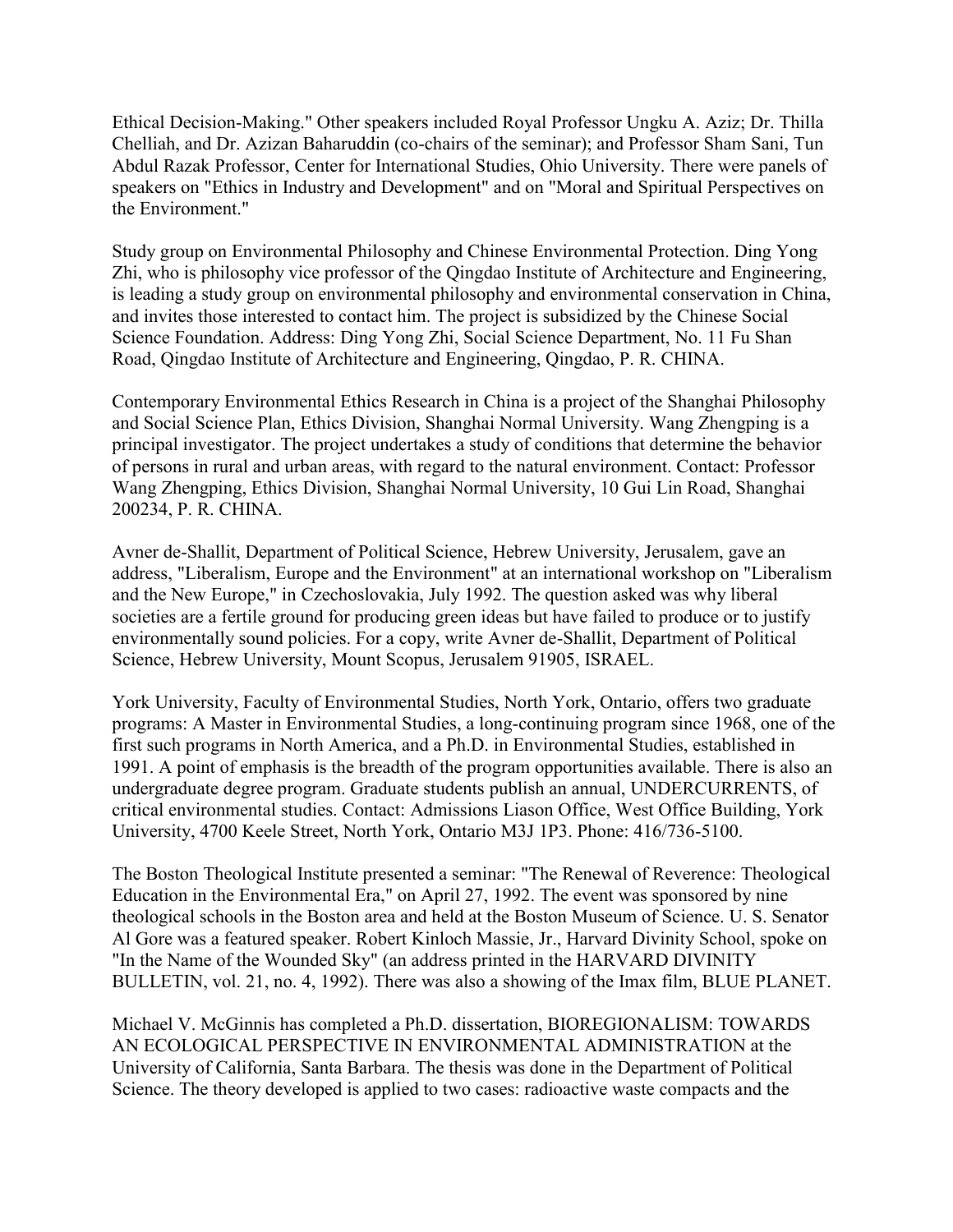Northwest Power Planning Council. Environmental administration should encompass natural values and ecological jurisdictions. It should move beyond technocentrism and maintain the integrity of the ecological community.

BUSINESS STRATEGY AND THE ENVIRONMENT is a new journal, sponsored by the Leicester Business School, Leicester, UK. Paper submissions are invited. Address inquiries to the Managing Editor, BUSINESS STRATEGY AND THE ENVIRONMENT, European Research Press, Ltd., Tyson House, 34-38 Chapel Street, Little Germany, Bradford, West Yorkshire BD1 5DN, UK. Phone 0274 729315 within the UK. Outside UK: Phone 44 (country code) 274 (city code) 729315.

Eric Katz will give an address, "Ethics, Earth, and Technology: Nature as a Moral Category," April 10, 1993, in the series BOSTON COLLOQUIUM FOR THE PHILOSOPHY OF SCIENCE. The address is at 8.00 p.m. at the Boston University School of Theology, Room 525. There will be commentary by Peter Buck, Harvard University. Katz is at the New Jersey Institute of Technology. In an earlier event in this series, Kristin Shrader-Frechette spoke on "Probabilistic Risk Assessment: Ethical Dilemmas at Yucca Mountain," on September 22.

ON THE OTHER HAND: NEWS FROM THE RUSSIAN ENVIRONMENT, vol. 1, no. 2, September 1992, has been issued. Articles include a Russian perspective on the UNCED conference at Rio, a study of the environment as a public issue in the former Soviet Union, including Russian conservationist organizations, and Western influences on environmentalism in Russia. There is also a report of the Buryat Environmental Education Conference, held August 14- 16, 1993 in the Buryat Autonomous Republic in southern Siberia, immediately north of Mongolia and to the east and south of Lake Baikal. That region is of great natural beauty but also contains resources that offer a quick palliative to stressed economic systems. For copies contact: Ernest Partridge, Editor, Department of Environmental Sciences, University of California, Riverside, CA 92521-0424. Anton Struchkov, Academy of Sciences, Moscow, is the Russian editor.

Environment, Ethics, and Education in Singapore. Dr. Padmasiri de Silva at the Information & Research Centre in Singapore is launching a program in "Environment, Ethics, and Education." The Institute hopes to integrate environmental ethics into environmental education in Southeast Asia. The Center is a private, independent, non-governmental research center devoted to strategic studies in the Asia-Pacific region. It receives support from a number of European, American, Canadian, and Japanese foundations and institutions. The hope is to link ecology, economics, culture, and ethics in a way that is useful to the academic community, business persons, politicians, and the media. Andrew Brennan, Australia, and Holmes Rolston serve on the Advisory Board. Contact: Dr. Padmasiri de Silva, Information & Resource Centre, 6 Nassim Road, Singapore 1025.

THE ANNUAL BUSINESS MEETING OF THE SOCIETY WILL BE HELD THIS YEAR AT CENTRAL DIVISION, AMERICAN PHILOSOPHICAL ASSOCIATION, APRIL 21-24 AT PALMER HOUSE HOTEL IN CHICAGO. The present officers are: President: Holmes Rolston, III,

term to expire end of academic year (June 1) 1994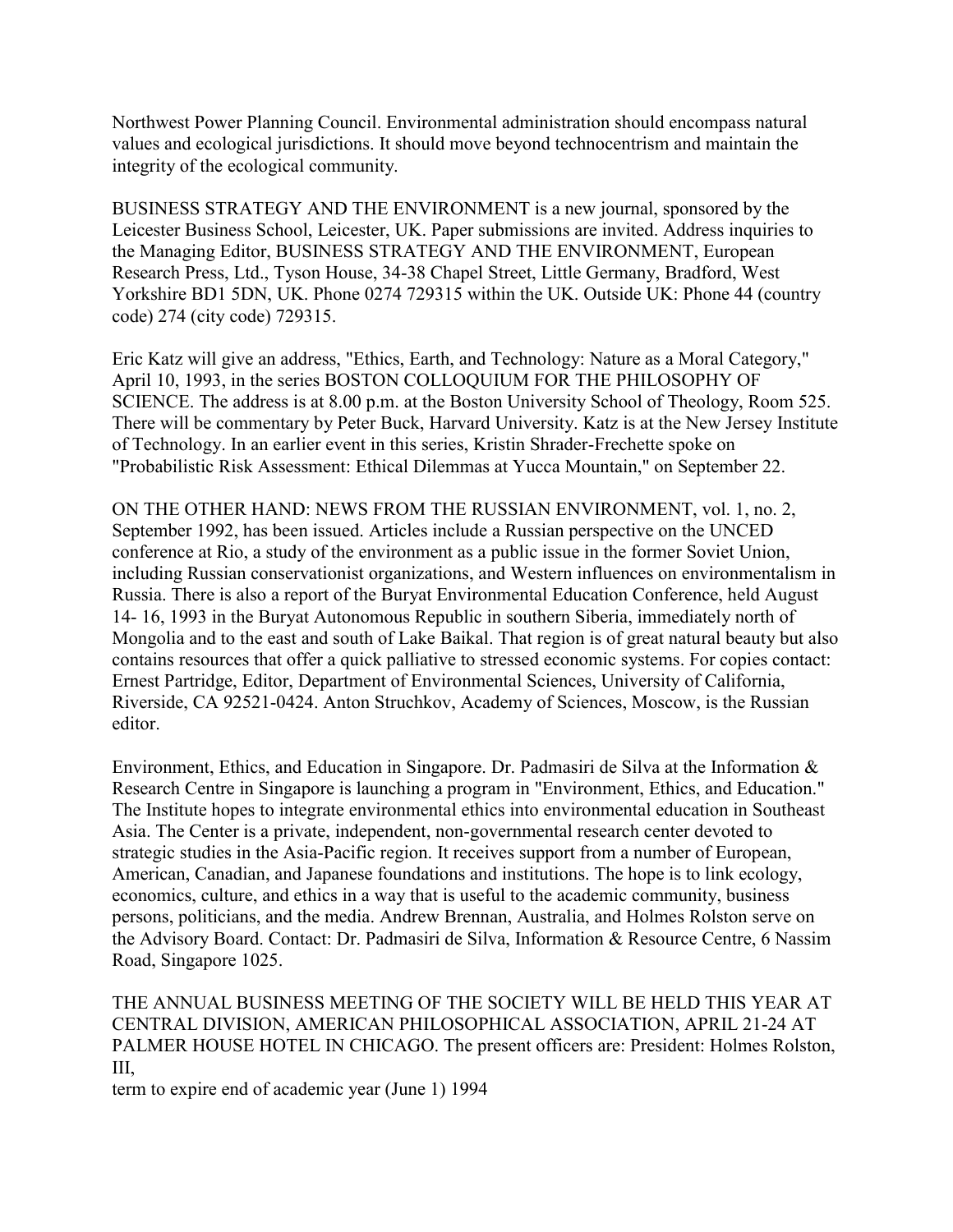Vice-President: Eric Katz, 1994 Secretary, Laura Westra, 1995 Treasurer, Peter Miller, 1993

The Nominations Committee will be presenting a nomination for treasurer at the Annual Meeting. Suggestions are invited; send to Jack Weir (Central Division), Chair, Graduate House, 6500 S. Main Street, # 146, Houston, TX 77030. Phone 713/630-9333. Suggestions are also invited for future nominations. Other members of the nominating committee are: Kristin Shrader- Frechette (Eastern Division), Department of Philosophy, University of South Florida, 4202 East Fowler Ave, CPR 107, Tampa, FL 33620-5550. Phone: 813/974-2447 or 813/974- 2454, main philosophy office. George Sessions (Pacific Division), Department of Humanities, Sierra College Rocklin, CA 95667. Phone: 916/624-3333, Department of Humanities, Extension 2264. Robin Attfield (International Member), Philosophy Section, University of Wales, P. O. Box 94, Cardiff CF1 3XE, UNITED KINGDOM Phone: (0222) 874025. Fax: (0222) 874242.

Robert Elliot is the contact person for Australia and New Zealand. Send membership forms and dues in amount \$ 15.00 Australian (\$ 7.50 for students) to him. Address: Department of Philosophy, University of New England, Armidale, NSW, 2351, Australia. Telephone (087) 7333. Fax (067) 73 3122.

Wouter Achterberg is serving as the contact person for the United Kingdom and Europe (For Eastern Europe and the former Soviet Union, see below). He replaces Andrew Brennan, who has taken a position in Australia. Those in Western Europe and the Mediterranean should send their dues to him (the equivalent of \$ 10 US) at the Faculty of Philosophy, University of Amsterdam, Nieuwe Doelenstraat 15, 1012 CP Amsterdam, Netherlands. Contact him if in doubt what currencies he can accept. Fax 31 (country code) 20 (city code) 5254503.

Jan Wawrzyniak is serving as the contact person for Eastern Europe and the former Soviet Union. He is on the faculty in the Department of Philosophy at Adam Mickiewicz University of Poznan, Poland. Because of the fluid economic situation in Eastern Europe, members and others should contact him regarding the amount of dues and the method of payment. He also requests that persons in Eastern Europe send him information on classes in environmental ethics and environmental conservation and policy taught in universities there, as well as information about recent publications, conferences, and environmental issues and cases with ethical implications. He hopes to attach a regional newsletter to this general international one, as well as to share such information with the international membership of the society. Business address: Institut Filozofii, Adam Mickiewicz University, 60-569 Poznan, Szamarzewskiego 91c, Poland. Phone: 48 (country code) 61 (city code) 46461, ext. 288, 280. Fax: 48/61/527214. Home address: 60-592 Poznan, Szafirowa 7, Poland. Phone 48/61/417275. Checks can be sent to his home with more security.

Azizan Baharuddin, Faculty of Science, University of Malaya, is the contact person for ISEE for South-East Asia (Burma, Thailand, Malaysia, Singapore, Vietnam, Laos, Cambodia, Indonesia, and the Philippines). Dr. Azizian teaches history and philosophy in the Science Faculty. Contact her with regard to membership and dues payable (the approximate equivalent of \$US 10, but with appropriate adjustment for currency differentials and purchasing power). Her address is The Dean's Office, Faculty of Science, University of Malaya, 59100 Kuala Lumpur, Malaysia. Fax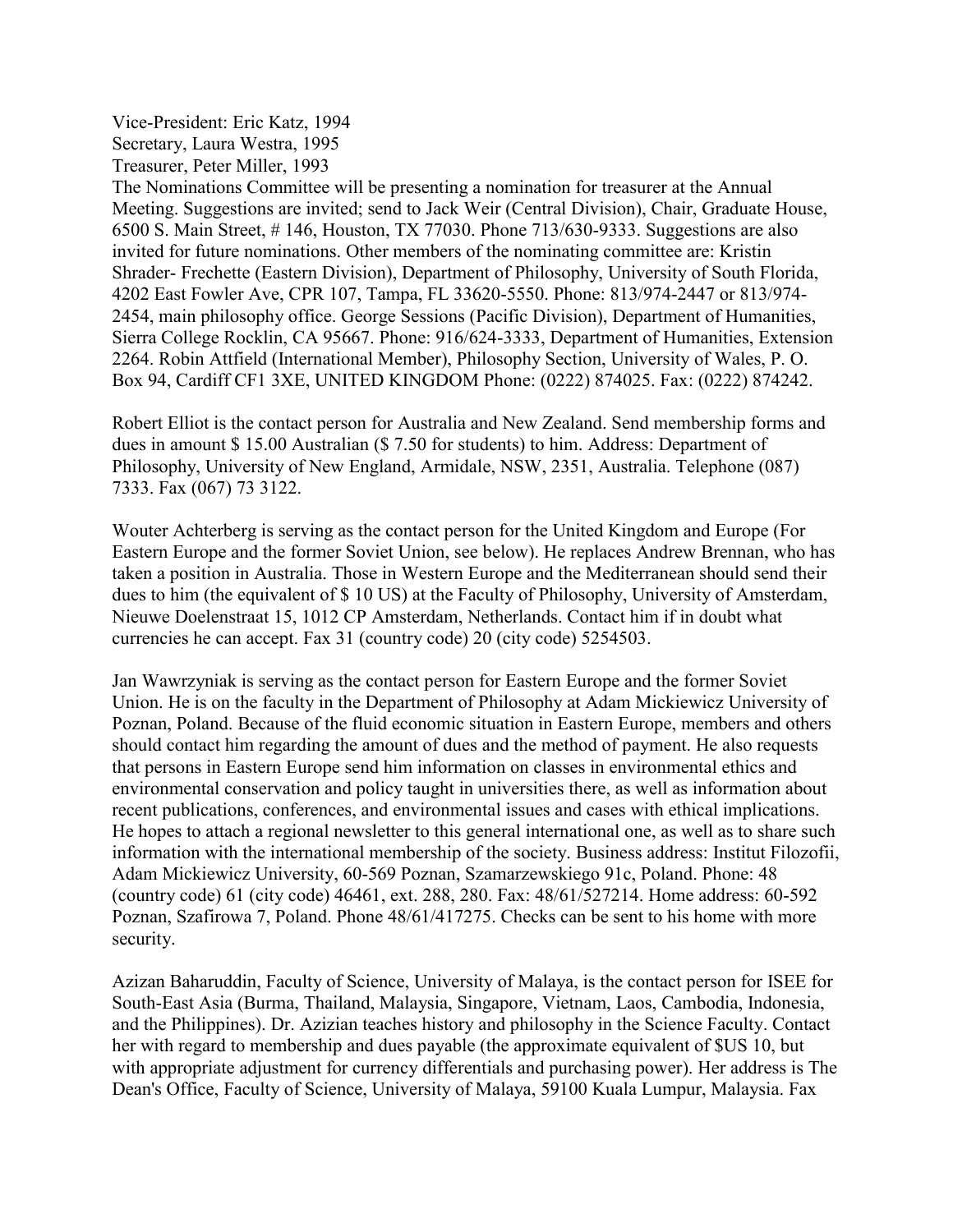60 (Country code) 3 (City code) 756-6343. (Thanks to Robin Attfield, for making these arrangements.)

Members and others are encouraged to submit appropriate items for the newsletter to Holmes Rolston, Department of Philosophy, Colorado State University, Fort Collins, CO 80523, who is editing this newsletter. Phone 303/491-5328 (office) or 491-6315 (philosophy office) or 484- 5883 (home). Fax: 303-491-4900, 24 hours. News may also be submitted to Laura Westra, Department of Philosophy, University of Windsor, Ontario, Canada N9B 3P4, and Canadian news is best directed to her. Items may also be submitted to other members of the Governing Board. Include the name of an appropriate contact person, where relevant and possible. International items are especially welcomed. The Newsletter is assembled shortly after January 1, April 1, July 1, October 1.

# **Positions Available**

Northland College, Ashland, WI. Northland college seeks a faculty position in philosophy and religion with an emphasis in environmental ethics. Responsibilities include four to five courses per nine month academic year, in environmental ethics and possibilities in most of the traditional areas of philosophy and religion, as well as scholarly expectations. This position is the Hulings Distinguished Chair in the Humanities. Northland College is affiliated with the United Church of Christ and celebrating its Centennial in 1992. The college mission is to be a liberal arts and environmental college. The college is on the shores of Lake Superior. There are 750 students and 50 faculty. The College is home to the Sigurd Olson Environmental Institute. The position is available September 1, 1993. Applicants should submit materials by December 10, 1992, to Dr. Marianne Inman, Vice President and Dean of the College, Northland College, 1411 Ellis Avenue, Ashland, WI 54806. Phone 715/682-1226.

The Department of Philosophy, University of Toronto, invites application for a tenure track position, teaching and doing research in environmental ethics. Assistant Professor level. Ph.D required and evidence of excellent teaching. Closing date for applications, November 15, 1992. Position to begin July 1, 1993. Females are especially encouraged to apply. In accordance with Canadian immigration requirements, priority will be given to Canadian citizens and permanent residents (landed immigrants) of Canada. Contact: Chair, Department of Philosophy, University of Toronto, Toronto, Ontario M5S 1A1.

The University of California, Santa Cruz, offers a tenure-track position in Environmental Economics and Policy. Rank: Assistant Professor. The successful candidate will have primary responsibility for developing the environmental economics curriculum in the Board of Environmental Studies new graduate program. They also seek an ecologist and landscape planner, to help develop a biodiversity policy unit. Contact Michael SoulÇ, Environmental Studies Board, University of California, Santa Cruz 95064.

# **Recent Books, Articles, and Other Materials**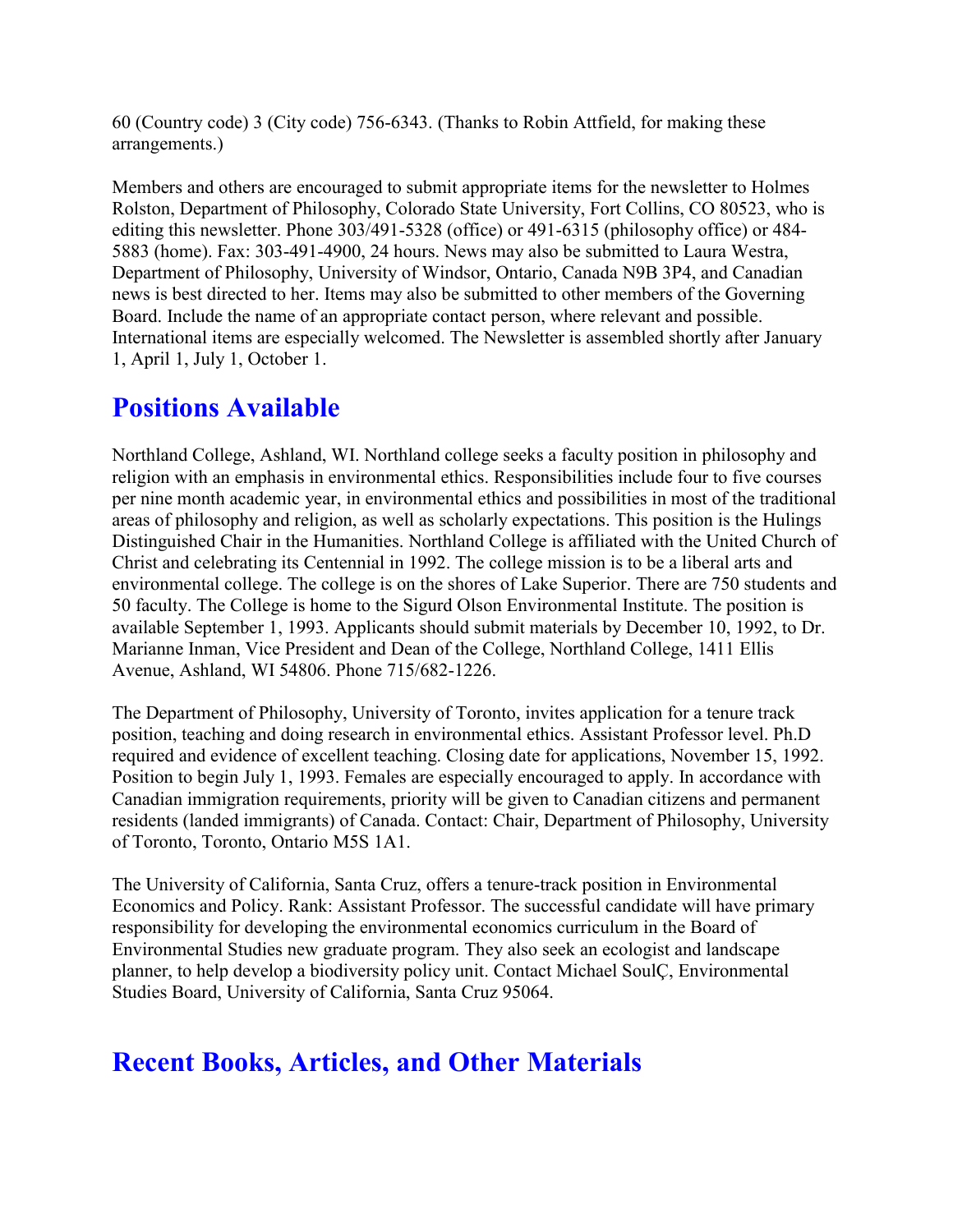The 1993 ISLAND PRESS ENVIRONMENTAL SOURCEBOOK is available, a 50 page catalog of books by Island Press and other presses on biological conservation and environmental management, including many titles of interest to those in environmental ethics. This is probably, among publishers, the one catalog with the most such books listed. It is published in cooperation with the Center for Resource Economics, Washington. Call 800/828-1302. Island Press has become a major publisher of environmental books in recent years.

--Joseph K. Sheldon, REDISCOVERY OF CREATION: A BIBLIOGRAPHICAL STUDY OF THE CHURCH'S RESPONSE TO THE ENVIRONMENTAL CRISIS. Metuchen, N. J., American Theological Library Association and Scarecrow Press, 1992. 300 pages. \$ 35.00. There are 1,700 references, dealing with religion and the environment, also ecofeminism, ecojustice, economics, wilderness, biotechnology. There is a long introductory essay, beginning with the 1967 attack by Lynn White and following the churches in their response. There are a number of typographical errors.

---THE MONIST, April 1992, vol. 72, no. 2, is on "The Intrinsic Value of Nature." The issue was released September 1992. J. Baird Callicott is the issue editor. Articles: John O'Neill, "The Varieties of Intrinsic Value" Robert Elliot, "Intrinsic Value, Environmental Obligation and Naturalness Tom Regan, "Does Environmental Ethics Rest on a Mistake?" Eugene C. Hargrove, "Weak Anthropocentric Intrinsic Value" Bryan G. Norton, "Epistemology and Environmental Values" Jim Cheney, "Intrinsic Value in Environmental Ethics: Beyond Subjectivism and Objectivism Anthony Weston, "Between Means and Ends" Holmes Rolston, III, "Disvalues in Nature" A copy of this single issue may be obtained for \$ 7.00 from THE MONIST, P. O. Box 600, La Salle, IL 61301.

--THE TRUMPETER, Spring 92, vol. 9, no. 2, is a special issue on "The Long Range, Deep Ecology Movement and Arne Naess." Sixteen articles. Also a comprehensive bibliography of works by Arne Naess. Alan Drengson, Editor of THE TRUMPETER, seeks a new editor for the journal. For suggestions, contact him at Lightstar Press, P. O. Box 5853 Stn B, Victoria BC V8R 6S8, CANADA.

--GLOBAL ASSEMBLY OF WOMEN AND THE ENVIRONMENT is a newsletter of the WorldWIDE Network. The July 1992 issue is "Gender and Environment: From Stockholm to Rio and Beyond." Contact: WorldWIDE Network, 1331 H. Street, NW, Suite 903, Washington, DC 20005.

--Karl Hess, Jr., VISIONS UPON THE LAND; MAN AND NATURE ON THE WESTERN RANGE. Washington, DC: Island Press, 1992. 279 pages. \$ 22.00. Written from the "wise use" perspective, Hess argues that the decline of public lands is due to fundamental failures in government policy, to ecological destabilization caused by government intrusion, and to the destructiveness of sweeping ideologies. More laws and regulations to control the conservation of natural resources are popular but ultimately futile. An application of the concept of laissez-faire politics to the management of western rangelands. Hess is an environmental writer with the Foundation for Research on Economics and the Environment, Seattle.

--J. Baird Callicott, "La Nature est Morte; Vive la Nature," HASTINGS CENTER REPORT 22 (September-October 1992):16-23. "The old, mechanistic idea of nature is dying. We are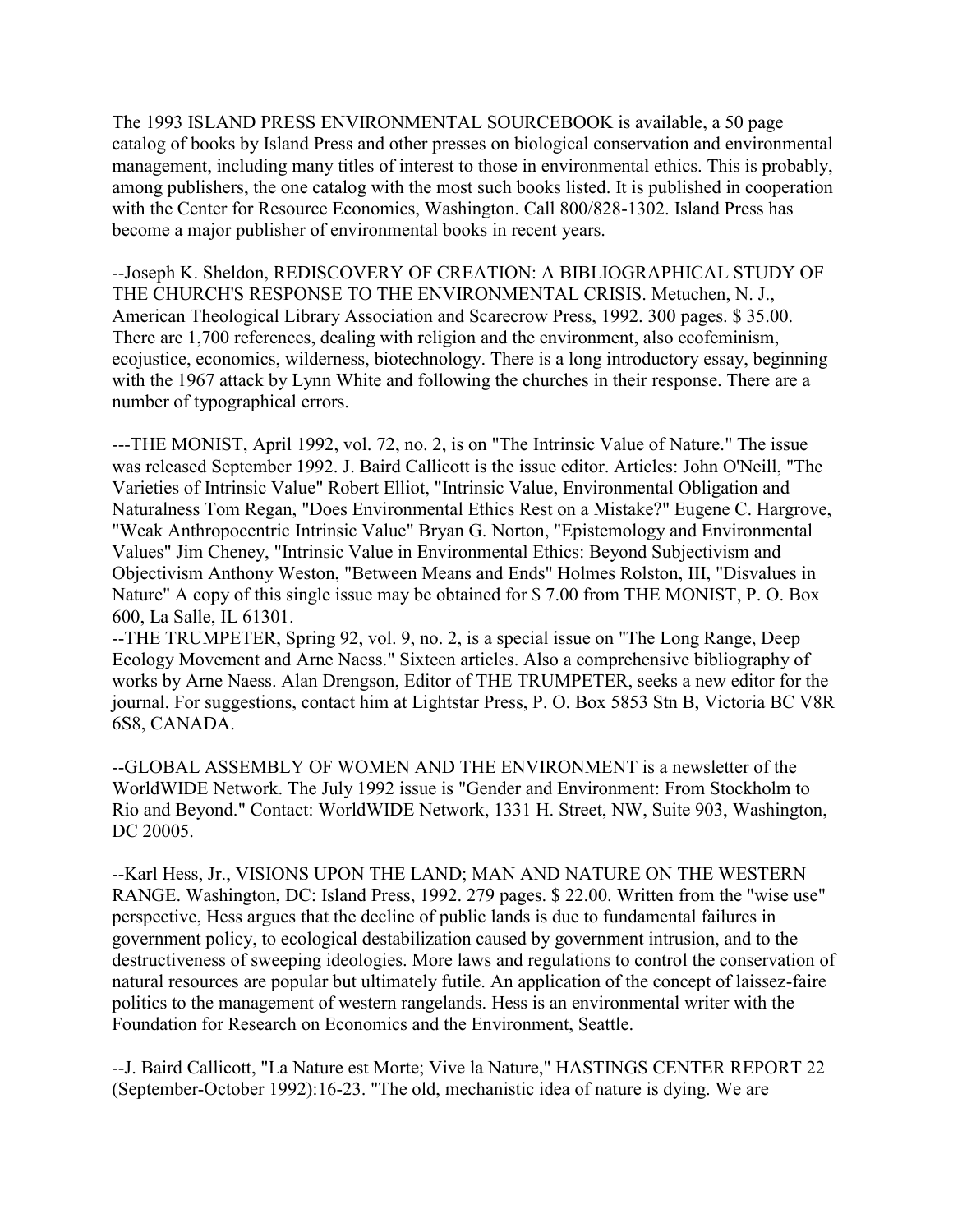witnessing the shift to a new idea, in which nature is seen as an organic system that includes human beings as one of its components rather than as brutal and ultimately self-defeating conquistadores." "We are animals ourselves, large omnivorous primates, very precocious to be sure, but just big monkeys, nevertheless. We are therefore a part of nature, not set apart from it. Chicago is no less a phenomenon of nature than is the Great Barrier Reef." Callicott is in the Department of Philosophy, University of Wisconsin, Stevens Point.

--Dwivedi, O. P., ed., WORLD RELIGIONS AND THE ENVIRONMENT. New Delhi, India: Gilanjal Publishing House, 1989. 461 pages. There are nine essays by Canadian and Indian authors, covering seven religions: Christianity, Islam, Zoroastrianism, Hinduism, Buddhism, Jainism, and Sikhism

--Michael SoulÇ, "A Conservation Biologist's Dilemma: "Does Boycotting South Africa Constitute Human Chauvinism?" EARTHWATCH, April 1988, pp. 12-13. SoulÇ first accepted, then declined a consulting trip to South Africa, protesting apartheid. "Clearly, in this case `humanism' (or is it `specism'?) triumphed over biological egalitarianism and whatever obligations I have to other species. This realization that I am, after all, a human chauvinist, came as a shock."

--Peter Sauer, ed., FINDING HOME: WRITINGS ON NATURE AND CULTURE FROM ORION MAGAZINE. Boston: Beacon Press, 1992. \$ 15.00. 293 pages. Essays by Barry Lopez, David Ehrenfeld, David Abram, Gary Nabhan, Terry Tempest Williams, Charles Bergman, and others--all on humans placed in the larger field of natural history.

--Robert Repetto, "Accounting for Environmental Assets," SCIENTIFIC AMERICAN 266 (no. 6, June):94-100. A country can cut down its forests, erode its soils, pollute its aquifers, and hunt its wildlife to extinction, but its measured income is not affected as these asserts disappear. Impoverishment is taken for progress. Repetto is with the World Resources Institute in Washington, formerly a professor of economics at Harvard University.

--Elaine Draper, RISKY BUSINESS (New York: Cambridge University Press, 1991). This is a study in occupational diseases, caused by industrial environments that put employees at risk. Draper, a sociologist, claims there is what amounts to "genetic testing" in the workplace. She analyzes the fundamental underlying reasons, social and economic, for this phenomenon. Chemical corporations are aware of the high cost of litigation and compensation when employees are harmed on the job, those who manufacture and transport chemicals. So they attempt to screen those who are more susceptible and deny them employment. This can include women who are, or may become, pregnant.

--Anthony Weston, TOWARD BETTER PROBLEMS. Philadelphia: Temple University Press, 1992. Cloth \$ 49.95. Paper \$ 18.95. Grappling with controversial issues such as abortion, animal rights, and environmental ethics, Weston explores the significance of approach and perspective in any decision-making context. The seemingly endless debates can be simplified or avoided by a "preventive ethics" that acknowledges that all values bearing on a social problem are acknowledged as equal and "correct." Chapter 4 is on animals, Chapter 5 on the environment. Weston is professor of philosophy at SUNY, Stonybrook. This year he is at Elon College, Elon,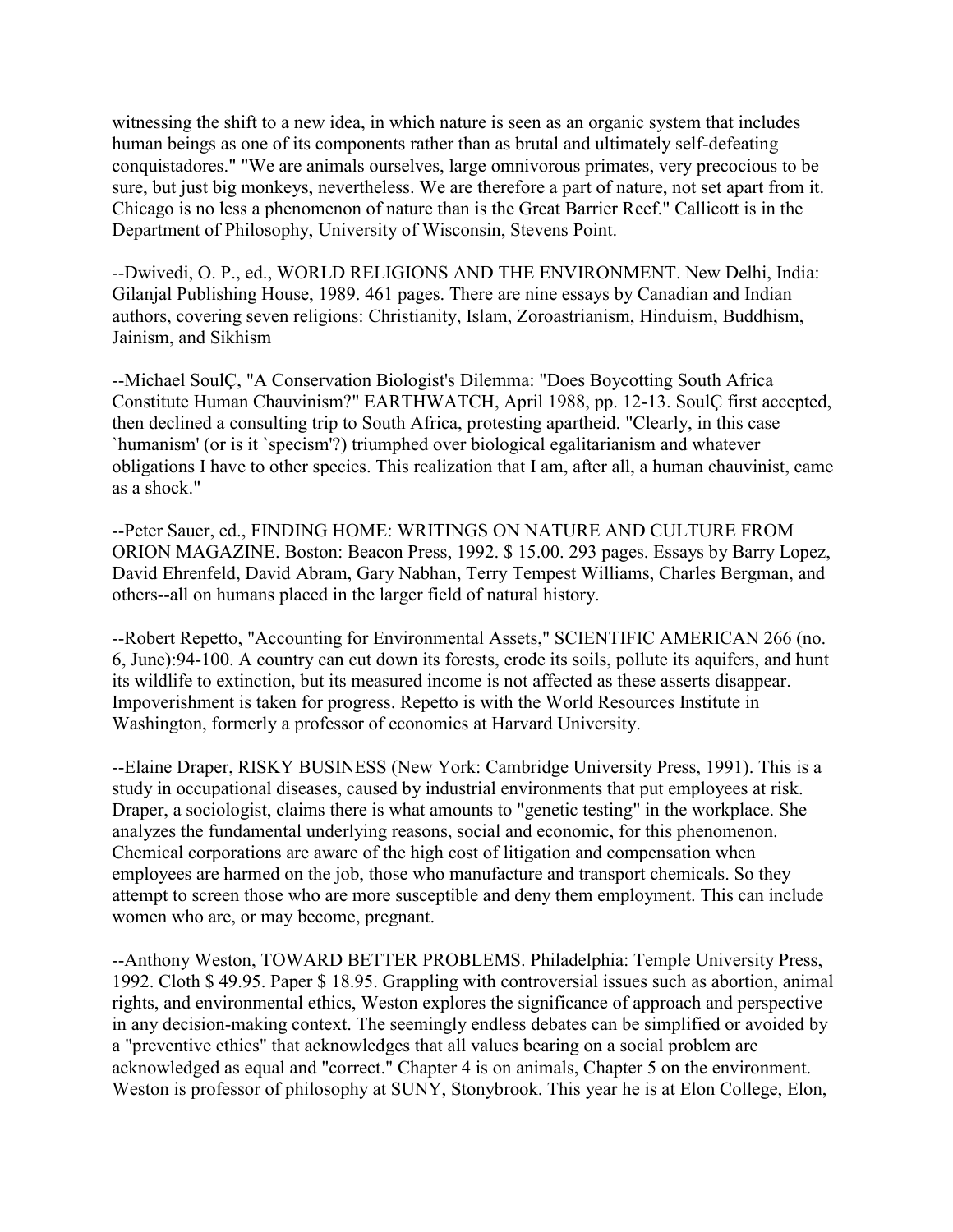NC. ISEE members can obtain a 20% discount by identifying themselves. 800/447-1657.

--Max Oelschlaeger, ed., AFTER EARTHDAY: CONTINUING THE CONSERVATION EFFORT. Denton, TX: University of North Texas Press, 1992. Cloth \$ 24.50. Paper \$ 15.95. Essays by Robert Paehlke, George Sessions, Pete A. Y. Gunter, Curt Meine, Cheryl Brooks, Kenneth Daugherty, Neil Evernden, Kenneth L. Dickson, Andrew Schoolmaster, Samuel Atkinson, Jenny Cheek, E. E. Spitler, Michael Nieswiadomy, Dolores LaChapelle, E. C. Hargrove, Michael Zimmerman, Elinor Gadon, Susan Bratton.

--FIRMAMENT: THE JOURNAL OF CHRISTIAN ECOLOGY, vol. 3, no. 3, Summer 1992 is an issue on ideas that created the global environmental crisis. Among other articles: HRM Prince Charles, "Architecture and Spiritual Principle: Building My Dream of Future Harmony." "The modern tendency to forget sacred principles in building design fosters a sterile, mechanistic worldview in which the spiritual dimension is extinguished. The solution lies in a form of architecture which honors the sacred and maintains a continuity with tradition." Architecture tends to dislocate us from a sense of belonging in our environment. Prince Charles is forming a new architecture school.

--Richard E. Hart, ed., ETHICS AND THE ENVIRONMENT. Lanham, MD: University Press of America, 1992. 158 pages. \$ 42.50 cloth. \$ 16.50 paper. Co-published with the Long Island Philosophical Society. Twelve contributions from philosophers, humanists, geologists, chemists, and physicists. Property rights, organisms and communities, environmental values, with concluding discussion of two environmental problems that affect Long Island: nuclear energy and a safe water supply.

--Carl F. Cranor, REGULATING TOXIC SUBSTANCES: A PHILOSOPHY OF SCIENCE AND THE LAW. New York: Oxford University Press, 1992. Cranor is at the University of California, Riverside. 272 pages. \$ 39.95.

--Roger M. Cooke, EXPERTS IN UNCERTAINTY: OPINION AND SUBJECTIVITY PROBABILITY IN SCIENCE. New York: Oxford University Press, 1991. 336 pages. \$ 65.00.

--Deborah G. Mayo, ed., ACCEPTABLE EVIDENCE: SCIENCE AND VALUES IN RISK MANAGEMENT. New York: Oxford University Press, 1991. 304 pages. \$ 35.00.

--Juan de Onis, THE GREEN CATHEDRAL: SUSTAINABLE DEVELOPMENT OF AMAZONIA. New York: Oxford University Press, 1992. 304 pages. \$ 24.95.

--Helge Ole Bergesen, and others, eds., GREEN GLOBE YEARBOOK 1992. New York: Oxford University Press, 1992. 304 pages. \$ 45.00. The politics of international management. Ten articles in analysis of ozone depletion, climate change, endangered species, hazardous wastes, biodiversity, population control, environmental law, sustainable energy development. The second half of the book is reference data of various kinds.

--Andrew Hurrell and Benedict Kingsbury, eds., THE INTERNATIONAL POLITICS OF THE ENVIRONMENT. New York: Oxford University Press, 1992. 512 pages. \$ 19.95 paper. \$ 72.00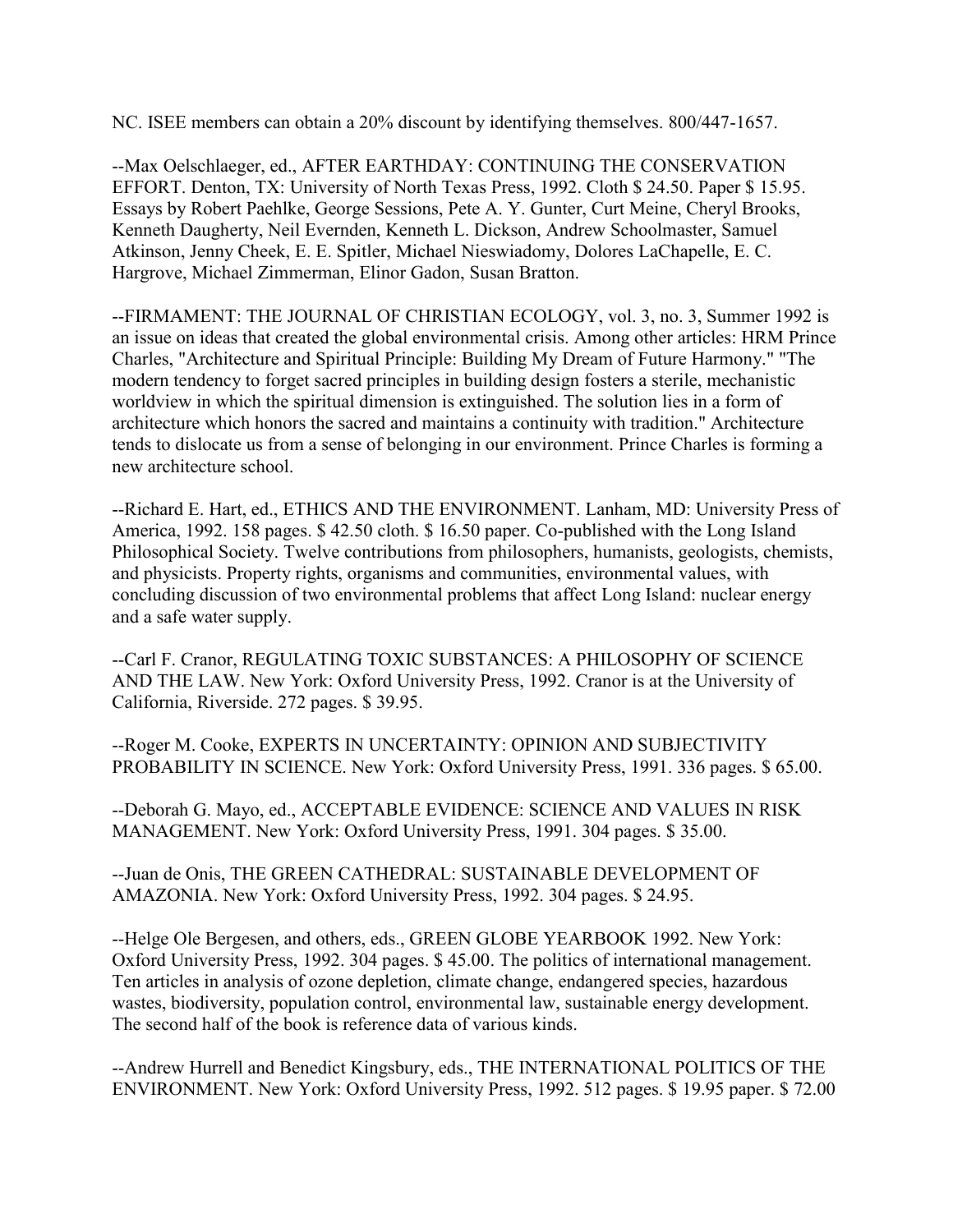cloth. All the problems, with particular attention to the roles of the United Nations, the World Bank, and the European Community. Case studies in Brazil, Japan, and the United States. -- Robert Boardman, ed., CANADIAN ENVIRONMENTAL POLICY: ECOSYSTEMS, POLITICS, AND PROCESS. New York: Oxford University Press, 1002. 335 pages. \$ 31.00 paper. Boardman is at Dalhousie University, Nova Scotia.

--Jim MacNeill, Pieter Winsemius, and Taizo Yakushiju, BEYOND INTERDEPENDENCE: THE MESHING OF THE WORLD'S ECONOMY AND THE EARTH'S ECOLOGY. New York: Oxford University Press, 1992. 192 pages. \$ 8.95 paper. \$ 24.95 cloth. An effort to make the recommendations of the Brundtland Report more operational. McNeill is at the Institute for Research on Public Policy in Ottawa, Winsemius and Yakushiju are at Saitama University, Japan.

--Christopher Weeramantry, NAURU: ENVIRONMENTAL DAMAGE UNDER INTERNATIONAL TRUSTEESHIP. New York: Oxford University Press, 1992. 416 pages. \$ 72.00. Weeramantry is on the Commission on Inquiry on the Rehabilitation of Phosphate Lands in Nauru, an island in the South Pacific entrusted to Britain, Australia, and New Zealand. The island has quite valuable phosphate deposits and was much contested, raped, bombed in the war. International law, mandate and trusteeship, abuse of power, unjust enrichment, acquired rights and permanent sovereignty over national, natural resources. Probably the most detailed practical study of an international mandate and trusteeship ever conducted.

--David Cameron Duffy and Albert J. Meier, "Do Appalachian Herbaceous Understories Ever Recover from Clearcutting?" CONSERVATION BIOLOGY 6(1992):196-201. The answer is no--at least for a very long time. In a study of sites from 45 to 87 years later, the understory was only one-third as abundant as in the original primary forest. This article was featured in a story in the NEW YORK TIMES, "Study Casts Doubt on Belief in Self-Revival of Cleared Forests," by Catherine Dold, September 1, 1992, p. B9. (Thanks to Doug Daigle.)

--Timothy C. Weiskel, "Religion, Belief, and Survival on a Small Planet," HARVARD DIVINITY BULLETIN, vol. 21, no. 4, 1992. "We must seek to derive our values from both the emerging revelations of ecosystem science and the prophetic insights of past theological traditions." Weiskel is director of the Harvard Seminar on Environmental Values and also at the Kennedy School of Government, Harvard.

--George R. Robinson, et al, "Diverse and Contrasting Effects of Habitat Fragmentation," SCIENCE 257(July 24, 19920:524-526. Different parts of an ecosystem respond in very different ways to habitat fragmentation. Soil mineralization and plant succession may be relatively uninterrupted. Some measures of plant and animal diversity may not change with differing sizes of fragmentation. But vertebrate population dynamics are greatly affected, as well as are plant species that reproduce by cloning. --Martin Palmer, "Dancing to Armageddon: Doomsday and Utopia in Contemporary Science and Religion." CTNS BULLETIN (Center for Theology and the Natural Sciences, Graduate Theological Union, Berkeley) vol. 12, no. 2, Winter 1992. A new model to guide humankind's relation to the natural world. Palmer is a religious advisor to the World Wildlife Fund, an advisor to Prince Philip on environmental issues, and Director of the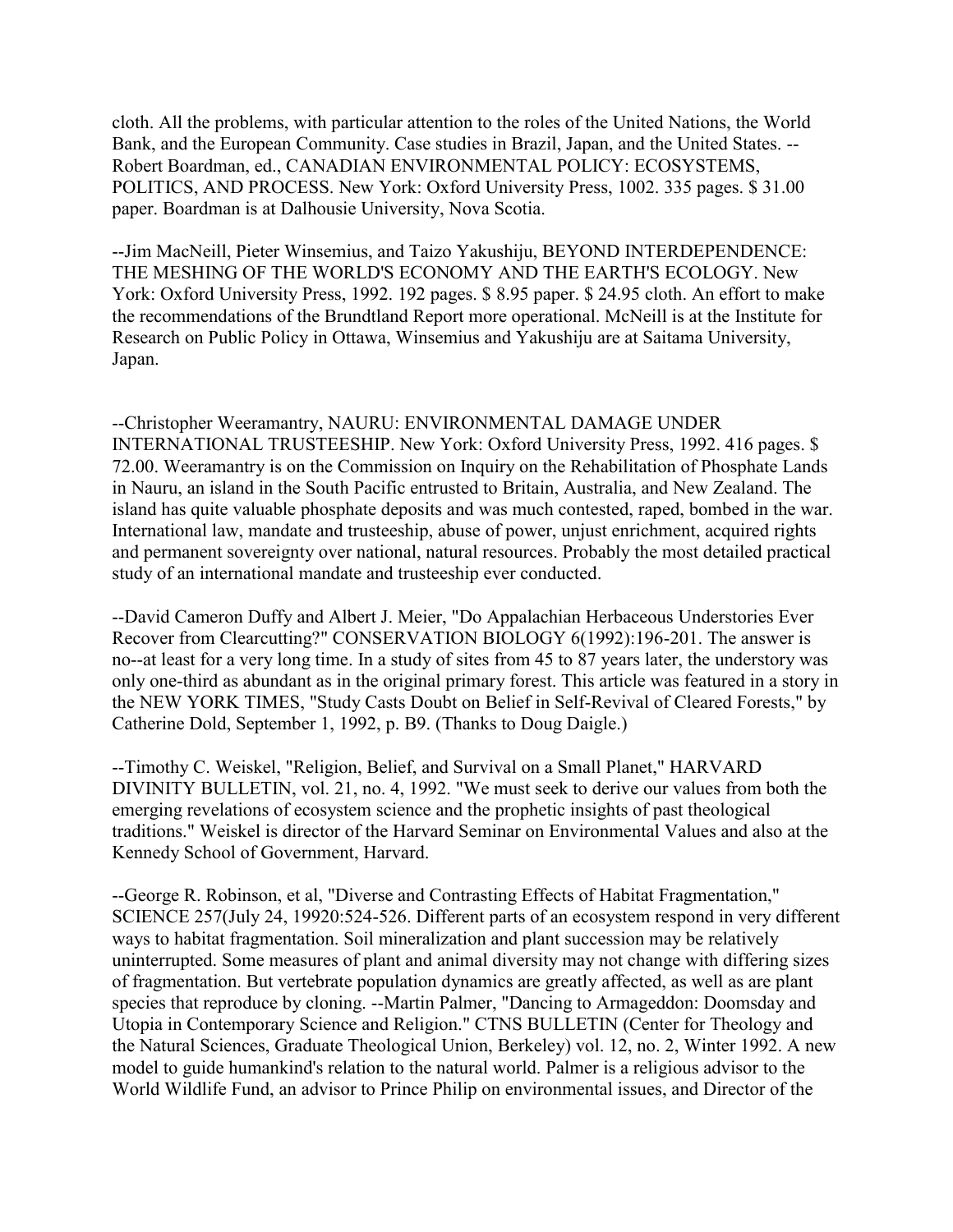International Consultancy on Religion, Education and Culture, Manchester, UK. The lecture summarizes his forthcoming book of a similar title, Harper Collins, 1992.

--Ned Hettinger, "Bambi Lovers versus Tree Huggers: A Critique of Rolston's Environmental Ethics." Without modification, Rolston's views are biased in favor of plants, since he gives them stronger protection than he does animals. Rolston could modify his views to give stronger protection to animals, but this would undermine his acceptance of meat-eating and certain types of hunting. As the quintessential natural process, carnivorous predation is rightfully valued and respected by environmentalists such as Rolston. Animal rightists, on the other hand, by condemning human participation in nature, risk hating nature. The challenge for Rolston's animal activist critics is to show that one can properly appreciate natural predation while consistently and plausibly objecting to human participation in it. This paper is forthcoming in ENVIRONMENTAL ETHICS, but, due to the backlog of papers there, may not appear soon. Copies available from Ned Hettinger, Department of Philosophy, College of Charleston, Charleston, SC 29424.

--James B. Martin-Schramm, "Population Growth, Poverty, and Environmental Degradation," THEOLOGY AND PUBLIC POLICY 4(1992):26- 38. Martin-Schramm is at Union Theological Seminary, New York.

--Carol J. Adams, ed., ECOFEMINISM AND THE SACRED. Maryknoll, NY: Orbis Books, 1992. 250 pages. \$ 16.95 paper. \$ 39.95 cloth. Part I: Sallie McFague on an earthly theological agenda, Carol Lee Sanchez on the sacred connection between animal, vegetable, and mineral, Delores Williams on the womanist tradition on sin, defilement, and the environment, Judith Plaskow on feminist Judaism and repairing the world, Lena Gupta on Hinduism and ecofemimism. Part II: on animal consciousness, ecological politics, Goddess mythology, and others. Catherine Keller, Marjorie Procter-Smith, Jane Caputi, Rebecca Johnson, Andy Smith, Janet Biehl, Chellis Glendinning, Marti Keel, Teal Willoughby.

--John B. Cobb, Jr., SUSTAINABILITY: ECONOMICS, ECOLOGY, AND JUSTICE. Maryknoll, NY. Orbis Books, 1992. Paper \$ 16.95. Cloth \$ 39.95. Can a liveable society be sustainable? How to move beyond anthropocentrism without surrendering humanity's unique contribution to the globe. Does Christianity have anything to say about living in today's world of limits. Cobb is emeritus professor of theology at Claremont School of Theology. --Jeremy Cohen, BE FERTILE AND INCREASE, FILL THE EARTH AND MASTER IT": THE ANCIENT AND MEDIEVAL CAREER OF A BIBLICAL TEXT. Ithaca, NY: Cornell University Press, 1989 cloth, paper 1991. 375 pages. The history of the famous "subdue and conquer" text in Genesis, from a Jewish perspective and from antiquity through the Reformation, in law, exegesis, homily, theology, mysticism, philosophy, and poetry. Cohen seeks to dispel the notion that the Genesis story must bear responsibility for Western insensitivity to the natural environment. Cohen is professor of Jewish history at The Ohio State University.

--Swetlitz, Marc, ed., JUDAISM AND ECOLOGY, 1970-1986: A Sourcebook of Readings, 1990, published by Shomrei Adamah, Church Road and Greenwood Ave., Wyncote, PA 19095, available at that address. An anthology of fourteen articles intended to provide Jewish leaders and educators with liturgical, educational, and resource materials that inspire an awareness of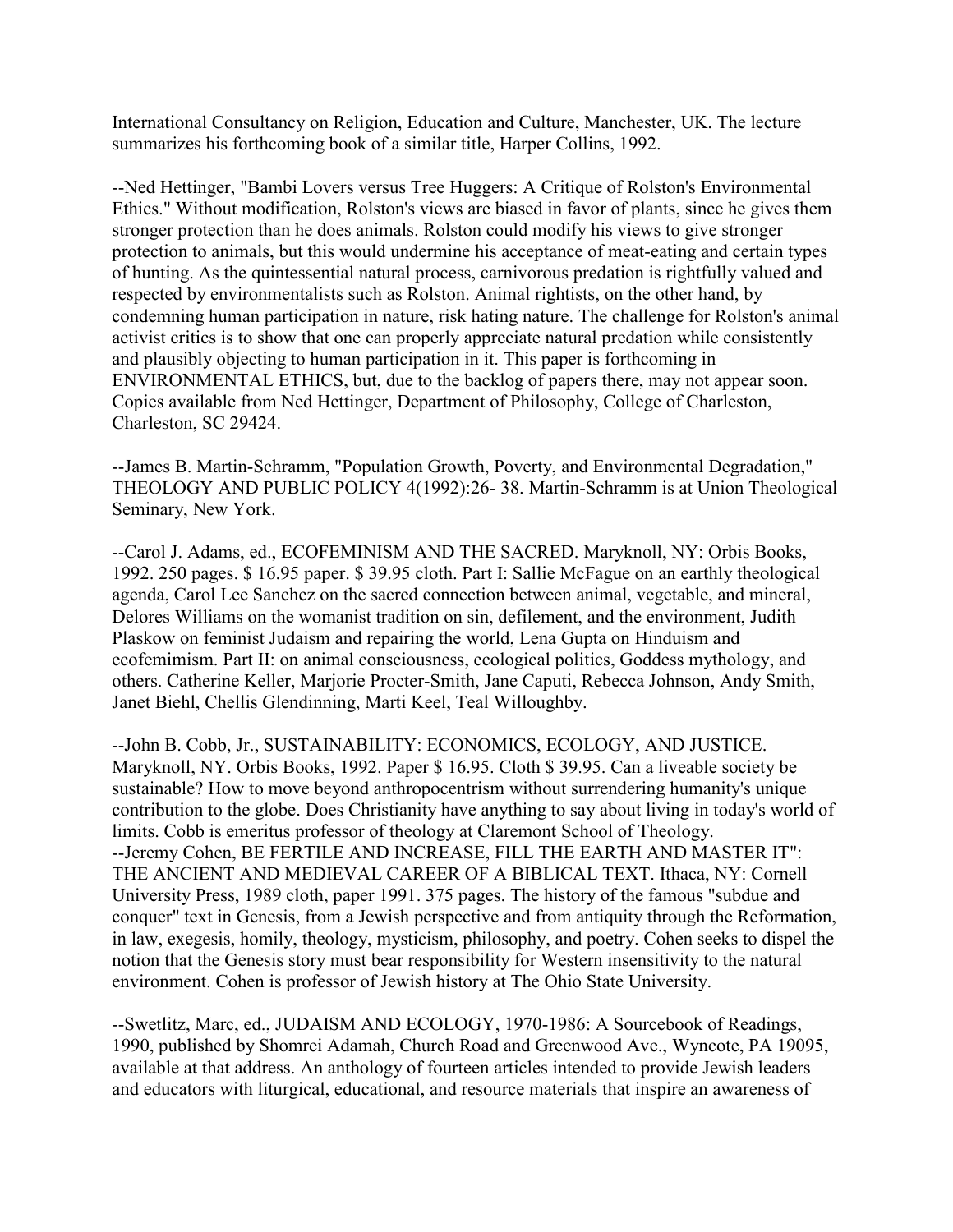nature and promote an active practice of stewardship. With a selected bibliography. (Thanks to Steven Shaw for these two entries.)

--Roger D. Stone, THE NATURE OF DEVELOPMENT: A REPORT FROM THE RURAL TROPICS ON THE QUEST FOR SUSTAINABLE ECONOMIC GROWTH. New York: Alfred A. Knopf, 1992. 286 pp. \$ 23. Planning has been from the top-down by the World Bank and International Monetary Fund and largely unsuccessful. Planning ought rather to be from the bottom-up, especially as third world peoples become increasingly skilled at ecological research and strategy and ever more adept at communicating their needs and opinions. Still, a major obstacle is the "excruciating difficult of accomplishing ANYTHING in rural work." Stone is a senior fellow at the World Wildlife Fund.

--Alan Durning, HOW MUCH IS ENOUGH? THE CONSUMER SOCIETY AND THE FUTURE OF THE EARTH. New York: W. W. Norton. \$ 8.95. 200 pages. 1992. The richest one-fifth of humanity causes vastly disproportionate environmental damage because of its growing demand for material goods. The consumption gap between industrialized and developing countries is 18 to 1 for chemicals, 10 to 1 for timber and energy, 3 to 1 for grain and fresh water. Groundwater in the U.S. is being pumped 25 times faster than the normal rate of replenishment. Meanwhile, surveys show there has not been any noticeable increase in personal satisfaction or happiness.

--Jeremy Rifkin, BIOSPHERE POLITICS: A NEW CONSCIOUSNESS FOR A NEW CENTURY. New York: Crown Publishers, 1991. Cloth. 388 pages. Rifkin argues that the human species is entering the third stage of human consciousness, signaling the most significant change in human culture since the Neolithic revolution. He wants security based on increased autonomy, efficiency, and mobility replaced by a new form of security grounded in deep re-participation. He argues that politics along the conservative/liberal spectrum should give way to a new Earthdirected politics dedicated to preserving, enhancing, and resacralizing life within the biosphere. Rifkin is the author of ENTROPY and is president of both the Foundation on Economic Trends and the Greenhouse Crisis Foundation in Washington, DC.

--Rosemary Radford Reuther, GAIA AND GOD: AN ECOFEMINIST THEOLOGY OF EARTH HEALING. San Francisco: Harpers, 1992. 288 pages. \$ 22.00 cloth. Reuther sifts through the legacy of the Christian and Western cultural heritage to critique beliefs and stories that have negatively influenced our relationships with each other and with the Earth. "A healed relation to each other and to the earth calls for a new consciousness, a new symbolic culture and spirituality." "We must see the work of ecojustice and the work of spirituality as interrelated, the inner and outer aspects of one process of conversion and transformation." John Cobb says, "Reuther brings her encyclopedic knowledge of the history of human life on this planet to bear on questions more often treated in sweeping generalizations. ... This is Christian theology at its best: tough-minded, convincing, and dealing with matters of utmost importance."

--Arturo G¢mez-Pompa and Andrea Kaus, "Taming the Wilderness Myth," BIOSCIENCE 42 (no. 4, April 1992):271-279. "Environmental policy and education are currently based on Western beliefs about nature rather than on reality." "The perspectives of the rural populations are missing in our concept of conservation. Many environmental education programs are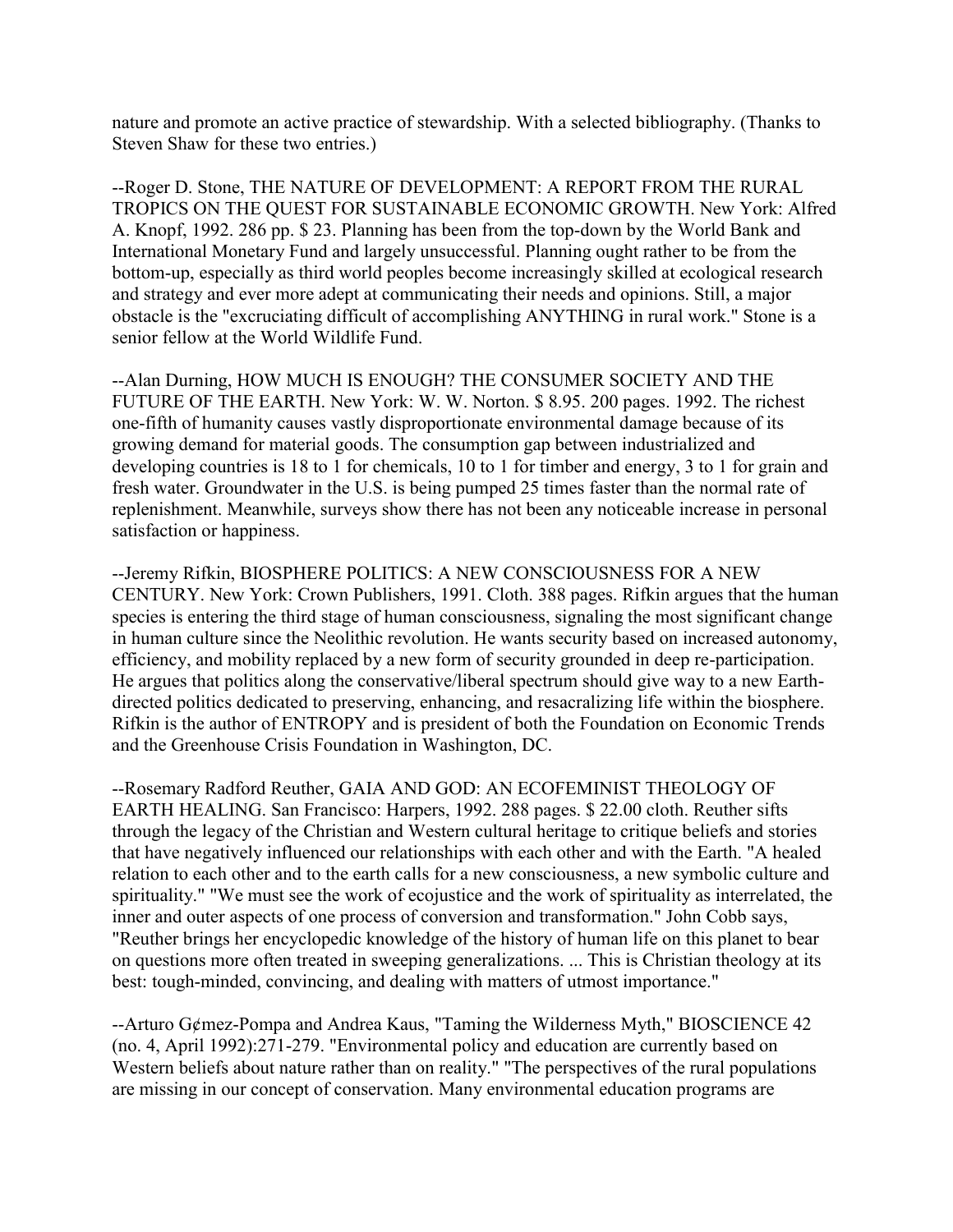strongly biased by elitist urban perceptions of the urban world. This approach is incomplete and insufficient to deal with the complex context of conservation efforts and home and abroad. It neglects the perceptions and experience of the rural populations, the people most closely linked to the land, who have a firsthand understanding of their surrounding natural environment as teacher and provider." "Until we understand that the tropical forests are `both artifact and habitat,' we will be advocating policies for a mythical pristine environment that exists only in our imagination." The authors argue that, especially in Mexico and the Amazon, the pre-European landscape was already managed intensively by the indigenous peoples and that there was no undisturbed wilderness. G¢mez-Pompa is professor of botany at the University of California Consortium on Mexico and Kaus is a graduate student in anthropology at the University of California, Riverside.

--Mohan K. Wali, ed., ECOSYSTEM REHABILITATION: PREAMBLE TO SUSTAINABLE DEVELOPMENT. The Hague, Netherlands: SPB Academic Publishing, 1992. Vol. 1: POLICY ISSUES. 230 pages. \$ 42.50. Vol. 2: ECOSYSTEM ANALYSIS AND SYNTHESIS. 388 pages. \$ 72.50. Restoration of degraded ecosystems--agricultural and grassland ecosystems, forests, wetlands--especially in Third World countries. With particular emphasis on how to mix policy and scientific issues. Wali is professor in the School of Natural Resources, The Ohio State University.

--Mohan K. Wali, "Does It Have to be a Faustian Bargain?" Pages 31-41 in K. P. Singh and J. S. Singh, eds., TROPICAL ECOSYSTEMS: ECOLOGY AND MANAGEMENT. New Delhi, India: Wiley Eastern Limited, 1992. "Modern man, with technological extravaganza, is mortgaging the future of natural resources for short-term gains." Adequate solutions to prevent a Faustian bargain require interdisciplinary effort from ecologists and other natural scientists, educators, economists, social scientists, media, politicians and statesmen.

--Narendra P. Sharma, MANAGING THE WORLD'S FORESTS: LOOKING FOR BALANCE BETWEEN CONSERVATION AND DEVELOPMENT. Kendall/Hunt Publishing Co., 1992. By distorting the true cost of forest resources, perverse public policies have encouraged shortterm exploitation of forests. Sharma is an economist at the World Bank and an adjunct professor in the School of the Environment, Duke University.

--Henry A. Regier, "Ecosystem Integrity in the Great Lakes Basin: An Historical Sketch of Ideas and Actions," JOURNAL OF AQUATIC ECOSYSTEM HEALTH 1(1992):25-37. A study of the concepts of "ecosystem" and "integrity" in the binational political arena in the Great Lakes Basin, since 1970. Regier traces a series of documents that have helped to clarify and make operational these terms, a process in which he himself has been participant. Regier is at the Institute for Environmental Studies, University of Toronto.

--Henry A. Regier, "The Notion of Natural and Cultural Integrity," forthcoming, available in preprint. Request from Henry A. Regier, Institute for Environmental Studies, University of Toronto, Toronto, Ontario M5S 1A4, Canada.

--Daniel Bonevac, ed., TODAY'S MORAL ISSUES: CLASSIC AND CONTEMPORARY PERSPECTIVES. Mountain View, CA: Mayfield Publishing Co., 1992. With a section on the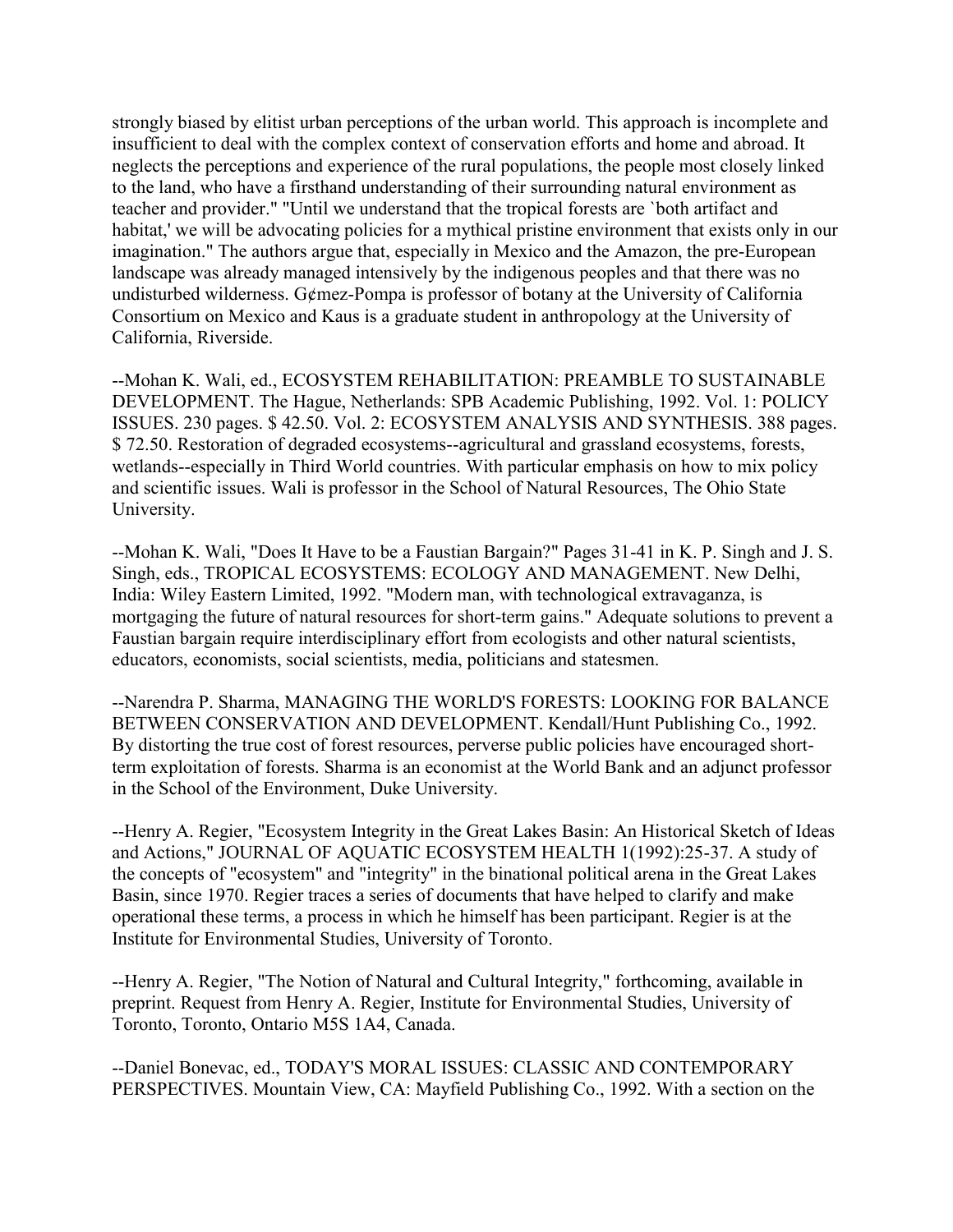environment: Carl Sagan, "Pulling the Plug on Mother Earth"; Barry Commoner, "Economic Growth and Environmental Quality: How to Have Both"; William K. Reilly, "The Green Thumb of Capitalism: The Environmental Benefits of Sustainable Growth"; and Gretchen Moregenson with Gale Eisenstodt, "Profits Are for Rape and Pillage." Sagan: "Society is, to put it simply, fouling its nest." That sees Earth as "our nest," and that seems right, but is it "simply our nest," or is that put over-simply, since there are other residents of the nest?

--Martin W. Lewis, GREEN DELUSIONS: AN ENVIRONMENTALIST CRITIQUE OF RADICAL ENVIRONMENTALISM. Durham, NC: Duke University Press, 1992. 288 pages, cloth. "Eco-radicalism tells us that we must dismantle our technological and economic system, and ultimately our entire civilization. Once we do so, the rifts between humanity and nature will purportedly heal automatically. I disagree. What I believe we must do is disengage humanity from nature by cleaving to, but carefully guiding, the path of technological progress. It is for the environmental community to decide which alternative offers the best hope for ecological salvation" (p. 251, concluding paragraph). Many of the most devoted and strident "greens," those who propose a radical environmentalism, unwittingly espouse an ill-conceived doctrine that has devastating implications for the global ecosystem. Lewis distinguishes the main variants of ecoextremism, exposes the fallacies upon which such views ultimately flounder, and demonstrates that the policies advocated by their proponents would, if enacted, result in unequivocal ecological catastrophe. The agenda proposed by eco-extremists, based on local economic selfsufficiency, a shunning of market exchange, and a general retreat from advanced technology would require a thoroughgoing reinvention of all social and economic forms. That has the potential for monumental disruption and complete political alienation, an undermining of the very foundations on which a new and ecologically sane economic order must be built. Lewis advocates moving forward into the solar age, an age that will require more investment in our technological infrastructure and well as the retention of a globally integrated economy. Lewis, once himself a radical environmentalist (p. 80), now advocates what he calls a "Promethean environmentalism" (p. 16, p. 250, etc.). In order to advance the reforms needed to change our present course, environmentalism must avoid divisive radical philosophies and try to create a broad-ranging consensus. Lewis is Assistant Professor of Geography at George Washington University.

--Vandana Shiva, THE VIOLENCE OF THE GREEN REVOLUTION: THIRD WORLD AGRICULTURE, ECOLOGY, AND POLITICS. Cloth and paper. 264 pages. London: Zed Books; Penang, Malaysia, Third World Network, 1991. An examination of the Green Revolution on the breadbasket of India. The quick fix promise of large gains in output pushed aside serious pursuit of an alternative agricultural strategy grounded in respect for the environmental wisdom of peasant systems and building an egalitarian, needs-oriented agriculture, consistent with the village-based, endogenous political traditions of Ghandism. There was destruction of genetic diversity and soil fertility, and the Green Revolution contributed to the acute social and political conflicts now tearing the Punjab apart. Shiva argues in critique of the privileged epistemological position alleged by modern science which allows it both to claim to provide technological solutions for social and political problems while at the same time disclaiming responsibility for the new problems that it creates in its wake. Further, there has been a continuing ripoff as the industrialists and geneticists of the First World have stolen Third World genetic resources. "The US ... has freely taken the biological diversity of the Third World to spin millions of dollars of profits, none of which have been shared with Third World Countries, the original owners of the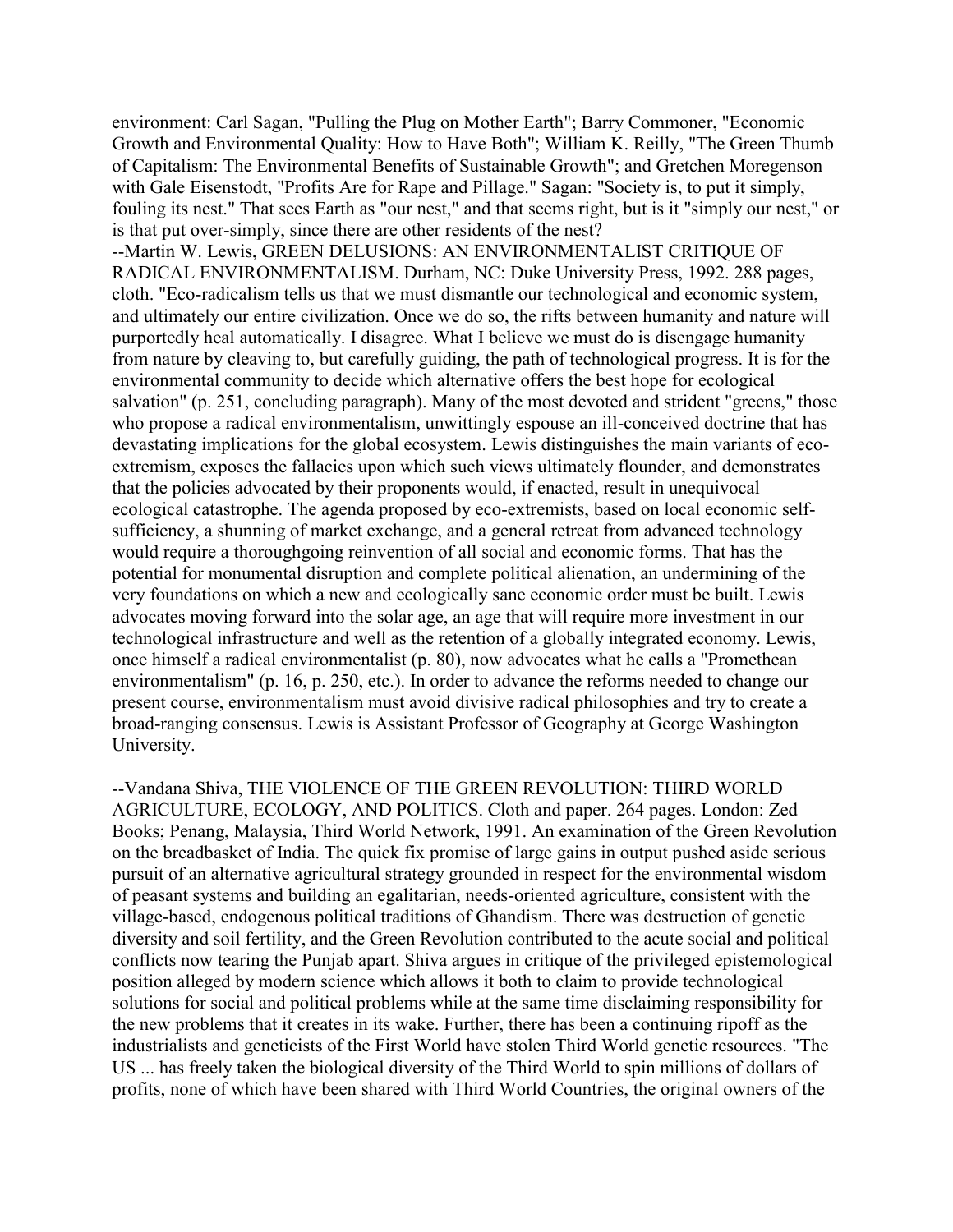germplasm" (p. 260). Shiva is a philosopher and feminist, and director of the Research Foundation for Science, Technology and Natural Resource Policy, Dehradun, India.

--Frederick F. Gilbert and Donald G. Dodds, THE PHILOSOPHY AND PRACTICE OF WILDLIFE MANAGEMENT, 2nd ed. Malabar, FL: Krieger Publishing Co., 1992. Cloth. 313 pages. The first edition was in 1987. Includes analyses of conflicts and values in wildlife management, biological bases for management, habitat management, endangered species, exotics, urban wildlife, environmental impact assessment, international wildlife issues. Gilbert is professor of natural resources sciences at Washington State University, Dodds is a wildlife consultant in Nova Scotia.

--Peter Bishop, THE GREENING OF PSYCHOLOGY: THE VEGETABLE WORLD IN MYTH, DREAM, AND HEALING. Dallas, TX: Spring Publications, 1990. Paper. 237 pages. "When we neglect the classical notion of a vegetable soul, with its deep downwardness, the very roots of our lives wither. By exploring the green level of the psyche, this book radically changes our usual notions of what is consciousness and who we are."

--John E. Mack, "Inventing a Psychology of Our Relationship to the Earth." --E. Scott Geller, "Solving Environmental Problems: A Behavior Change." Both in Sylvia Staub and Paula Green, eds., PSYCHOLOGY AND SOCIAL RESPONSIBILITY: FACING GLOBAL CHALLENGES. New York: New York University Press, 1992. Mack is professor of psychiatry at Harvard Medical School. Geller is professor of psychology at Virginia Polytechnic Institute and State University.

--Robyn Eckersley, ENVIRONMENTALISM AND POLITICAL THEORY: TOWARD AN ECOCENTRIC APPROACH. Albany: State University of New York Press, 1992. Paper. 274 pages. Claims to be the most detailed and comprehensive examination to date of the impact of environmentalism upon contemporary political thought. An interdisciplinary study that builds bridges between environmental philosophy, ecological thought, and political inquiry. Eckersley is Australian Research Council Fellow, Centre for Environmental Studies, University of Tasmania.

--Jonathan Lemco, ed., TENSIONS AT THE BORDER: ENERGY AND ENVIRONMENTAL CONCERN IN CANADA AND THE UNITED STATES. New York: Praeger, 1992. Climate change, acid rain, global warming, The Great Lakes, water and hydroelectric exports, hazardous wastes as international problems between the U.S. and Canada. Lemco is Senior Fellow at the National Planning Association and associated with Johns Hopkins University.

--Donna J. Haraway, SIMIANS, CYBORGS, AND WOMEN: THE REINVENTION OF NATURE. New York: Routledge, 1991. A feminist argues that nature is constructed, not discovered, and traces the gendered roots of science in culture, looking at research on simians, cyborgs (cybernetic organisms), and women. Haraway is a historian of science at the University of California, Santa Cruz.

--Patrick D. Murphy, UNDERSTANDING GARY SNYDER. Columbia, SC: University of South Carolina Press, 1992. Cloth. 186 pages. Murphy examines Snyder's poetry and prose,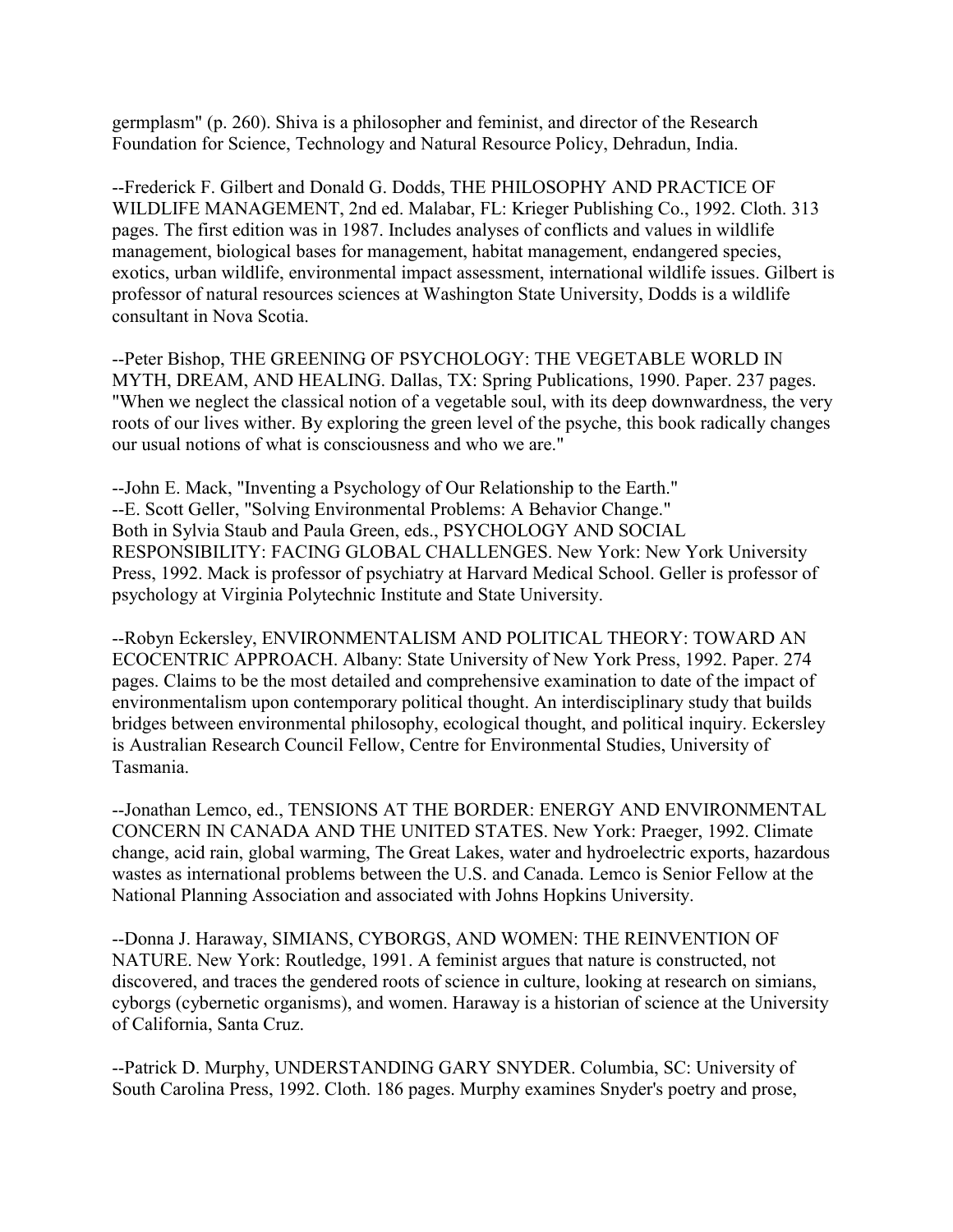including the Pulitzer Prize-winning TURTLE ISLAND. An introduction summarizes Snyder's career and provides an overview of the three factors Murphy finds crucial to understanding Snyder's works: Buddhism, ecology, and "field-composition" poetics of contemporary free verse. Previous critics have not recognized the extent to which these interpenetrate. With an extensive bibliography on Snyder. Murphy is in the English Department at Indiana University of Pennsylvania, and specializes in environmental writing and writers.

--Rogene A. Buchholz, PRINCIPLES OF ENVIRONMENTAL MANAGEMENT: THE GREENING OF BUSINESS. Englewood Cliffs, NJ: Prentice-Hall, 1993. Paper. 433 pages. Part I provides background material on the historical development of environmental concerns, principles of ecology, environmental ethics, and public policy. Part II studies major environmental problems: global warming, air pollution, water pollution, pesticides and toxics, waste disposal, deforestation and species decimation, and coastal erosion and wetlands destruction. Part III analyzes strategies for business and strategies for society. Buchholz is in the College of Business Administration, Loyola University of New Orleans.

--J. Baird Callicott, "Can a Theory of Moral Sentiments Support a Genuinely Normative Environmental Ethic?" INQUIRY 35(1992):183- 198. The conceptual foundations of Aldo Leopold's land ethic are traceable through Darwin to the sentiment-based ethics of Hume. According to Hume, the moral sentiments are universal; and, according to Darwin, they were naturally selected in the intensely social matrix of human evolution. Hence they may provide a "consensus of feeling," functionally equivalent to the normative force of reason overriding inclination. But then ethics, allege Kristin Shrader-Frechette and Warwick Fox, is reduced to a description of human nature, and the question remains open whether one really ought or ought not value, approve, or do this or that. The moral sentiments, however, are informed by culture. Specific ethical injunctions, even so, are not culturally relative, because cultural beliefs are amenable to cognitive criticism. New experience and new discoveries of science may bring to light hitherto unrecognized "proper objects" of our moral sentiments. This paper was originally delivered at the Pacific Division, APA, March 1991. Callicott is professor of philosophy, University of Wisconsin, Stevens Point.

--Peter Westbroek, LIFE AS A GEOLOGICAL FORCE: DYNAMICS OF THE EARTH. New York: Norton, 1991. \$ 21.95. How biological and geological factors are interwoven in the processes of life on Earth. With particular attention to the landscape of the author's native Holland.

--Stephen Budiansky, THE COVENANT OF THE WILD: WHY ANIMALS CHOSE DOMESTICATION. New York: Wm. Morrow, 1992. \$ 18. A commentary on the relationship of humans to animals and on humankind's place in the natural world.

--Max Oelschlaeger, ed., THE WILDERNESS CONDITION: ESSAYS ON ENVIRONMENT AND CIVILIZATION. Washington, DC: Island Press, 1992. 345 pages. Paper. \$16.00. Essays by Gary Snyder, Paul Shepard, George Sessions, Curt Meine, Erazim Koh\_k, Michael P. Cohen, Delores LaChapelle, Michael Zimmerman, and Max Oelschlaeger.

--Wesley Granberg-Michaelson, REDEEMING THE CREATION: THE RIO EARTH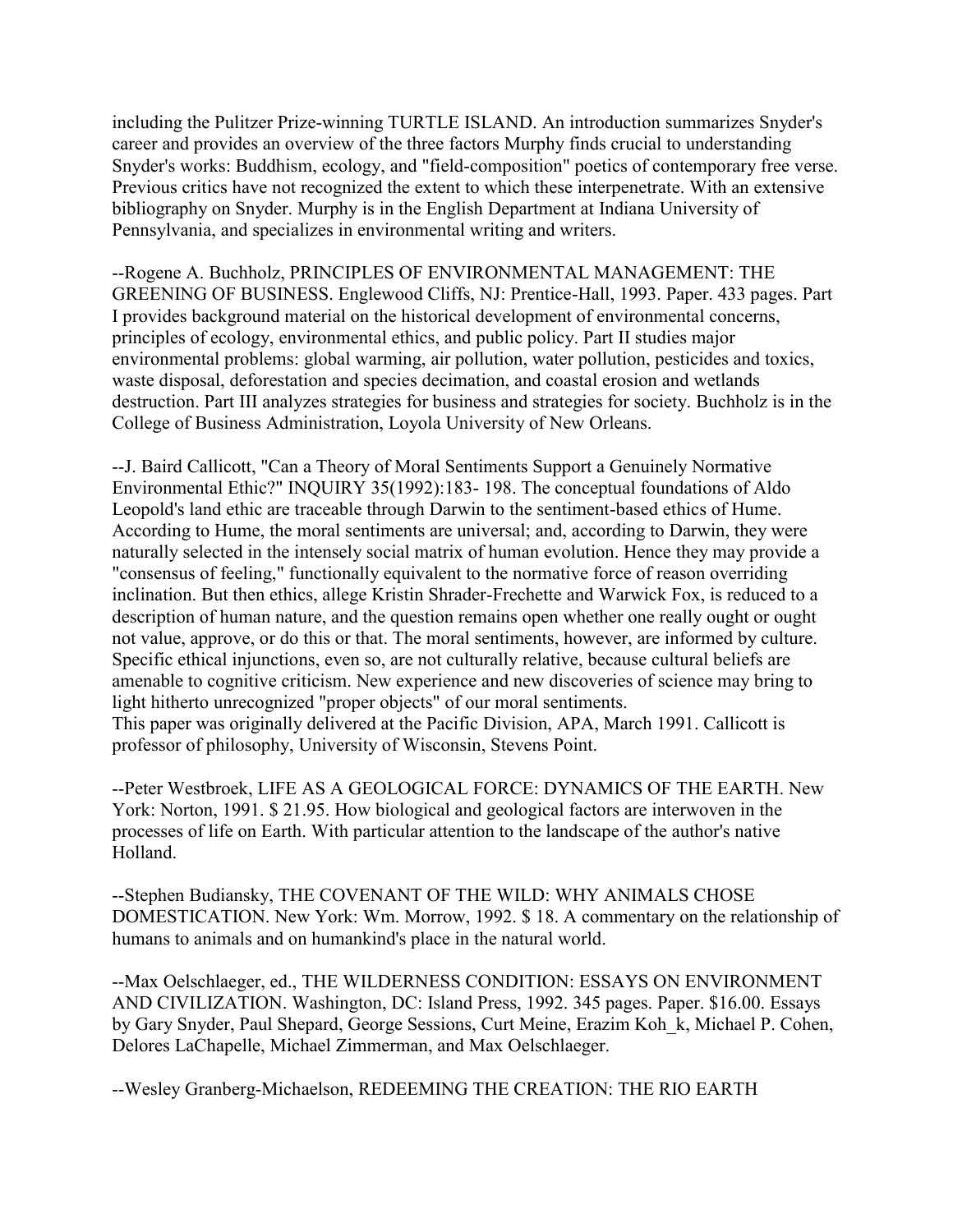SUMMIT: CHALLENGE FOR THE CHURCHES. Geneva: World Council of Churches (WCC) Publications, Risk Book Series, 1992. \$ 6.95. World Council of Churches, 150 route de Ferney, P. O. Box 2100, 1211 Geneva 2, Switzerland. Available in the U.S. from World Council of Churches Distribution Center (in Pennsylvania), 800/523-8211. A brief, rather insightful account of the presence and policy of the World Council of Churches in the debates surrounding the Earth Summit. Could be useful in religion classes or church study groups.

--Stephan Schmidheiny, CHANGING COURSE: A GLOBAL BUSINESS PERSPECTIVE ON DEVELOPMENT AND THE ENVIRONMENT. Cambridge, MA: MIT Press. 374 pages. Paper \$ 16.95, Business edition: hardcover plus executive summary, \$ 35.00. (This book was listed earlier, Newsletter, vol, 3, no. 2, Summer 1992, but more detail is now available). Business and sustainable development, pricing the environment, energy and the marketplace, capital markets and sustainable development, innovative technology, technology cooperation, agriculture and forestry, with dozens of case studies from a diverse array of areas. William Reilly, Director of the Environmental Protection Agency, has told his staff that if they read but one book a year in the field, it ought to be this one. If you haven't got time to read it, there is an executive summary, CHANGING COURSE: EXECUTIVE SUMMARY, also MIT Press, 46 pages, but sold only with the hardcover. Schmidheiny was chief advisor for business and industry to Maurice Strong, planning for the UNCED conference.

--William Vitek, "Teaching Environmental Ethics," TEACHING PHILOSOPHY 15 (no. 2):151- 173. June 1992. An advocacy approach to teaching environmental ethics, interpreting the pedagogy of Vitek's course in environmental ethics. This paper was earlier given at the Boston APA, December 1990. Vitek is professor of Philosophy at Clarkson University.

--Michel Pollan, "Only Man's Presence Can Save Nature," JOURNAL OF FORESTRY 88(no.7, July, 1990):24-33. A panel with Daniel B. Botkin, Dave Foreman, James Lovelock, Frederick Turner, and Robert D. Yaro. The theme is the shifting definitions of nature and of humans. Some opinions: "We are foolish to believe that all our problems are solvable, especially by technology or sociology." "The quintessential element of nature [is] us. Humankind is more WHAT NATURE IS than anything else." "The Indians changed the ecology of North America totally." "We shouldn't treat nature as if it's a machine--take it apart, rebuild it, and substitute new parts. The rule should be: change nature at nature's rates and in nature's ways." Michael Pollan is executive editor of HARPER'S MAGAZINE, in which this earlier appeared. And he ought to have better sense than to use a sexist title like this. Maybe his environmentalist opinions are suspect on this account alone.

--Paul Schneider, "When a Whistle Blows in the Forest ..." AUDUBON, January/February 1992. A study of the fates of U. S. Forest Service employees who question the policies of their agency. There are service mandates to cut more trees, but such mandates often conflict with other mandates, in environmental legislation, for sustainable forestry, protection of endangered species, biodiversity, and ecosystem health. Employees who maintain they are obeying the law, or who maintain that they are doing what good scientific management requires, may find they have lost their jobs, or been transferred to harmless positions. The most celebrated such case is that of John Mumma, regional forester in charge of 15 national forests in Montana, northern Idaho, and parts of Washington and the Dakotas, who was forced to resign for his refusal to cut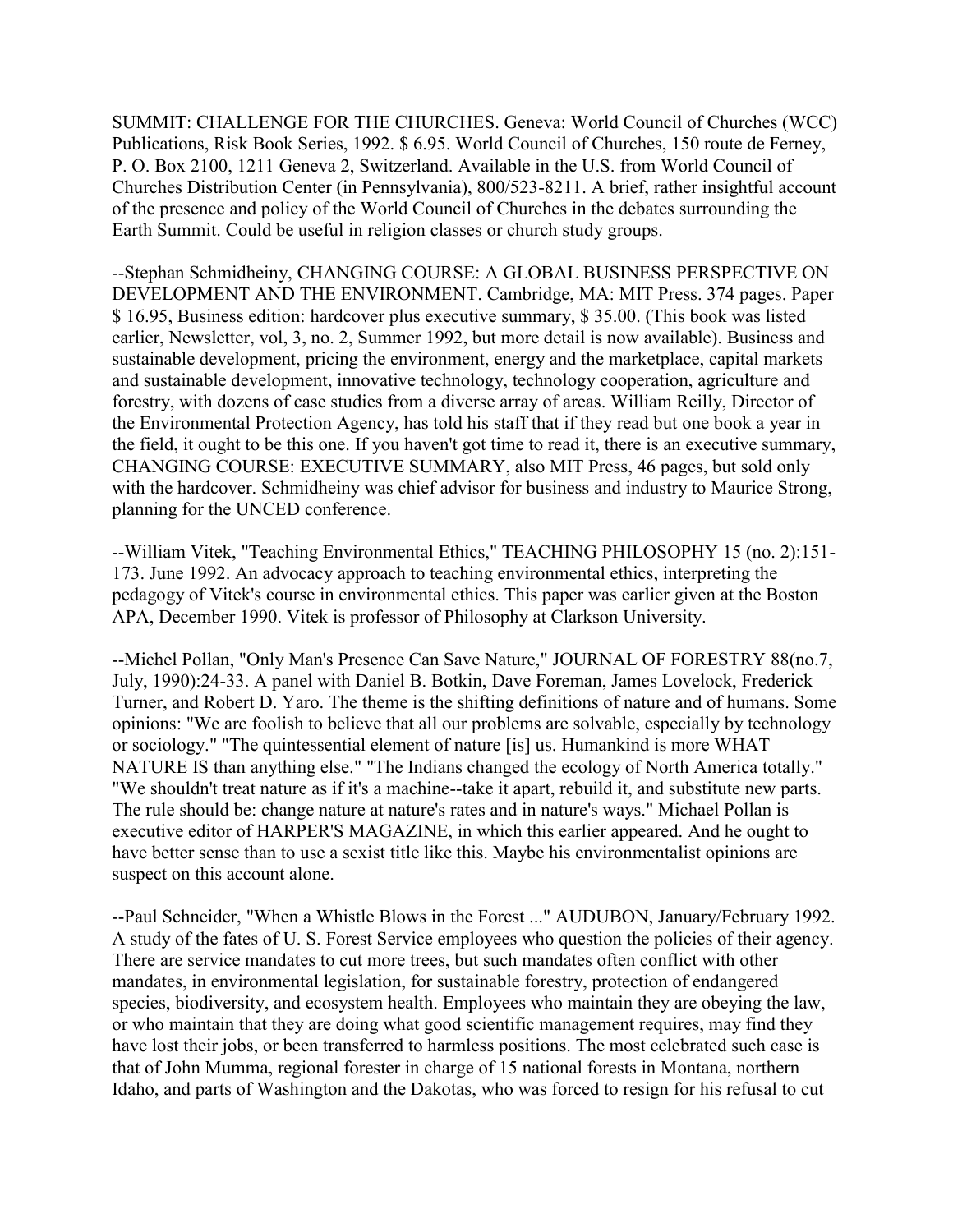as much timber as was ordered. His resignation provoked a Congressional investigation. "I am in shock at what's happening on the national forests," he told Congress.

--Robert E. Manning, "The Nature of America: Visions and Revisions of Wilderness," NATURAL RESOURCES JOURNAL 29(1989):25-40. Wilderness has proved to have not only the values Congress anticipated in the Wilderness Act, but other, unexpected values as well. Manning is professor in the School of Natural Resources, University of Vermont, Burlington.

--Robin Attfield and Barry Wilkins, eds., INTERNATIONAL JUSTICE AND THE THIRD WORLD. London: Routledge, 1992. This anthology contests the view that there is no such thing as justice between societies of unequal power, and that there is no obligation to assist poor people in distant countries. Third World indebtedness is profoundly exploitative, and Third World debts should be unconditionally cancelled. Both authors are at the University College of Wales, Cardiff.

--Rupert Sheldrake, THE REBIRTH OF NATURE: THE GREENING OF SCIENCE AND GOD. London: Rider, 1990, 1991. An imprint of Random Century Group, Ltd, 20 Vauxhall Bridge Road, London SW1V 25A, and available in several other nations. Our earlier ancestors took it for granted that the world was "alive," but the official view of nature as a mechanistic, inanimate storehouse of riches and resources to be exploited for human gain has dominated for the past several hundred years and brought with it unprecedented abuse of the living world. Now there are new developments in science that make such a viewpoint no longer valid. We are on the threshold of a new understanding of nature in which traditional religious wisdom, personal experience, and scientific insight can be mutually enriching, and produce a society in which humans are in harmony with living nature.

--WORLD DIRECTORY OF ENVIRONMENTAL ORGANIZATIONS, 4th ed., edited by Thaddeus C. Trzyna, President of the California Institute of Public Affairs and chairman of the IUCN Commission on Environmental Strategy and Planning, also by Roberta Childers. 232 pages. \$ 45.00. Jointly produced by the California Institute of Public Affairs, the Sierra Club, and the International Union for the Conservation of Nature and Natural Resources (IUCN). Covers 2,600 organizations in every nation in the world.

#### **Issues**

People in most countries rank environment as a major concern. A recent Gallup poll found surprisingly widespread concern about the environment in Third World as well as in industrialized nations. In a majority of the countries, environment ranked second only to economic woes as the most serious problem people felt their nations faced. Yet, when asked directly whether they want environmental protection or economic growth to take priority, majorities in all but two nations, India and Turkey, chose the environment. The poll also found that the poor people in Third World nations are a lot less likely to blame the rich in industrial nations for their environmental problems than many world leaders seem to assume, and despite this as a major claim at the Rio conference. People in developing countries, for example, clearly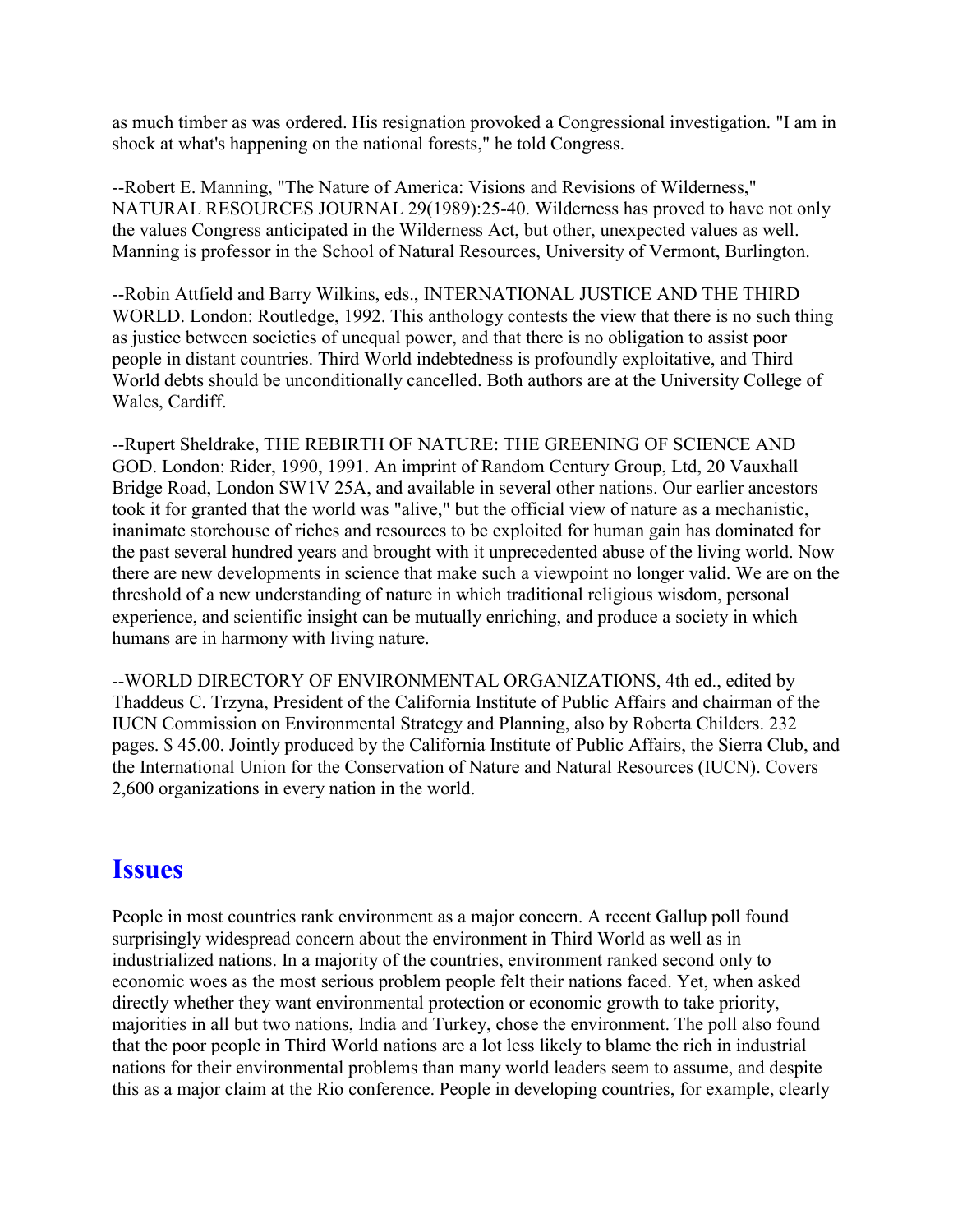recognize the impact of population growth in their own countries on their environment. Gallup concludes, "Clearly the environment has joined such problems as the economy and crime and violence as major concerns around the world." Gallup International Institute, "The Health of the Planet Survey."

National Environmental Education Report to U.S. Congress. The 1990 Environmental Education Act required the Environmental Education Advisory Council to prepared a summary report to Congress every two years. The Report is to address problems affecting environmental education in the U.S., suggest improvements, and recommend specific changes or new initiatives. The first report is due in November 1992. A Public Review Draft has been circulating since August. The Environmental Protection Agency and the North American Association for Environmental Education are participating. The report can be obtained from Kathleen McKinnon in the EPA Office of Education. Phone 202/260- 4951. (Thanks to Kathy Hatcher, University of Georgia, Institute of Natural Resources.)

Property rights vs. the environment. Bills have been introduced in 27 states that interpret environmental regulations as the "taking" of private property (under the U. S. Fifth Amendment), requiring compensation.

Jaroslav Pelikan on environmental ethics and the university. "Hardly a day passes without some new disaster to the environment being brought to public attention. Apologists for capitalist private enterprise are embarrassed to admit how rapaciously human greed and the capacity for short-sighted exploitation have ravaged the planet, but socialist critics of free enterprise capitalism are no less acutely embarrassed to learn what ecological atrocities have taken place in the planned economies of Marxist regimes. Anyone who cares simultaneously about the environment and about the university must address the question whether the university has the capacity to meet a crisis that is not only ecological and technological, but ultimately educational and moral.

"The appearance at many universities everywhere of courses, programs, departments, and entire schools bearing the title `environmental studies' is evidence that the question has begun to force itself upon the attention of educators. Just how much of this is a genuine wave of the future and how much is mere tinkering will depend at least in part on the readiness of the university community to address the underlying intellectual issues and moral imperatives of having responsibilities for the earth, and to do so with an intensity and ingenuity matching that shown by previous generations in obeying the command to have dominion over the planet. Having once been the enemy, 'the wild beasts of the earth' in the Apocalypse have become victims, or fellow victims, and what must now be `subdued' under the imperative of the Book of Genesis are the forces, most of them set into motion by human agents and some of them with the complicity of the university, that threaten the future of the earth--upon which, it must seem supererogatory to point out, the future of the university also hangs." Jaroslav Pelikan, "The Storm Breaking over the University: The University in Crisis," (Chapter 2) in THE IDEA OF THE UNIVERSITY: A REEXAMINATION (New Haven: Yale University Press, 1992). pp. 20-21. Pelikan is Sterling Professor of History at Yale University.

The Greening of the U.S. Post Office. The U. S. Postal Service now sells stamped (29 cents) envelopes with different stamp designs (some with environmental themes), all made with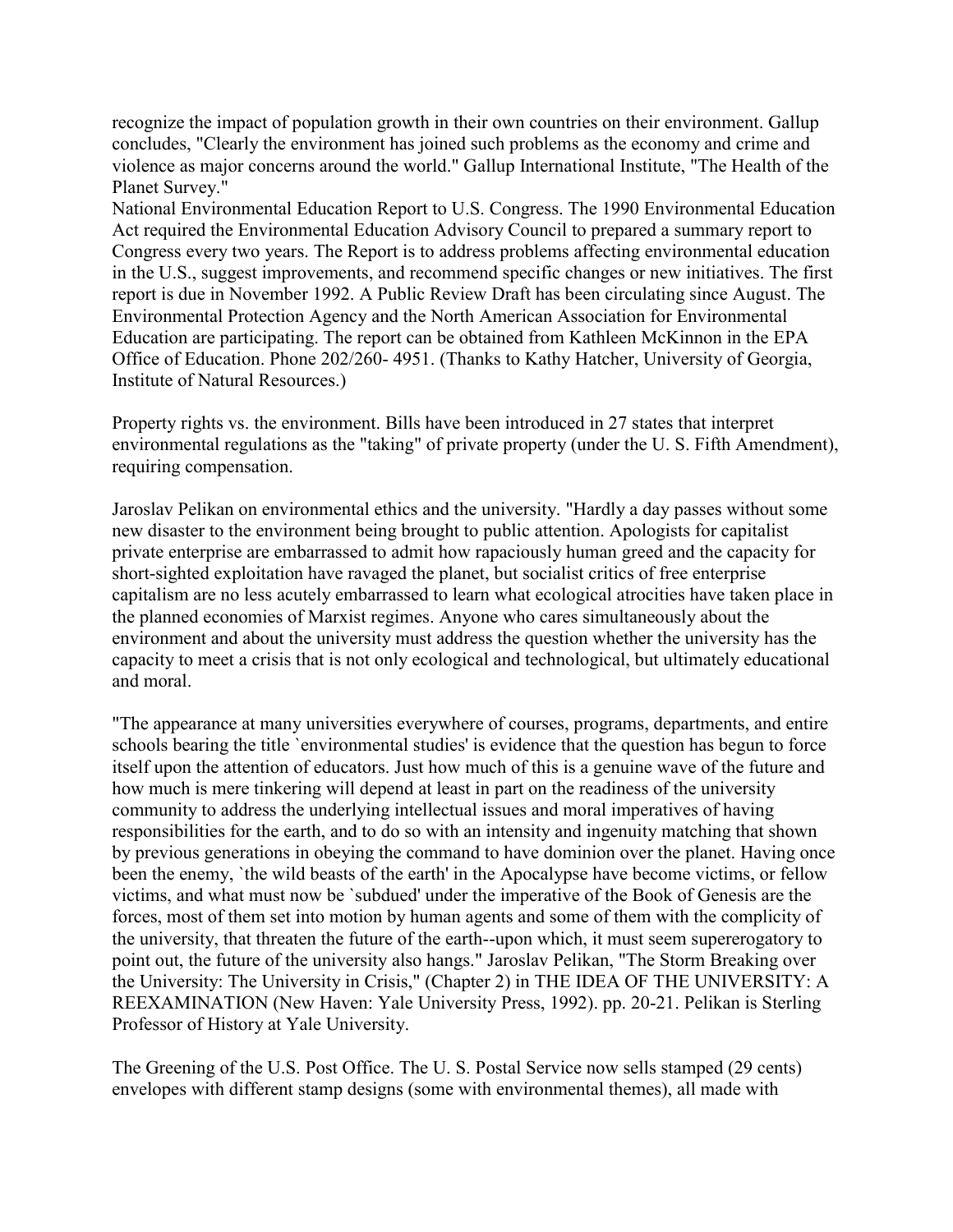recycled paper. The envelopes come in two sizes--a # 10 business size and a smaller 6 1/2" side- and sell for 34 cents each.

Coloradoans face a November referendum that calls for the elimination of bear hunting in the spring and the use of dogs and bait. The initiative is called CUB, Coloradoans United for Bears, and particularly objects to spring bear hunting, which often leads to the killing of nursing mothers and the orphaning and death of their dependent cubs. Frequent petitions, signed by many thousands of persons, to the Colorado Wildlife Commission, have been refused, although the Commission has modified the hunting season to decrease the number of females taken. Hence the recourse to public referendum. The Colorado Wildlife Commission, an appointed board that sets the hunting seasons, is not to be confused with the Colorado Division of Wildlife, the professional state agency, which has sometimes made alternative recommendations to those enacted by the appointed Commission.

Dr. Ian Player, prominent South African conservationist, was sacked (in mid-July) from the Natal Parks Board, along with Dr. Nolly Zaloumis. The move was ostensibly made to replace them with younger members, but is widely interpreted as a move to diminish the statue of Dr. Player in his organization of a campaign to prevent mining by Richards Bay Minerals on the eastern shores of St. Lucia. Dr. Player is a key figure in the Campaign for St. Lucia, which represents 120 conservation organizations and several thousand individual members internationally. (Thanks to Wayne Elliott, kwaZulu Department of Natural Resources).

Hurricane Andrew did much damage to ecosystems in South Florida, so altering major conservation reserves that they may never recover. Everglades National Park, Biscayne National Park, Key Largo National Marine Sanctuary, John Pennekamp Coral Reef State Park and Crocodile Lake National Wildlife Refuge are affected. One problem is that seeds from exotic plants such as Australian pines, melaleucas, Brazilian pepper trees, and others were broadcast over the natural areas, and, in destroyed areas, these plants will outcompete the native species in the recovery. Story in NEW YORK TIMES, September 3, 1992.

Growth could kill China's environment. A two-volume report by the World Bank, the most comprehensive study ever done in English of China's environmental problems, finds that China's environment is being destroyed on a massive scale because of the nation's rapid economic development, heavy population load, intensive farming, and weak regulatory efforts. The report finds that drinking water and air are especially polluted. Also, almost all wildlands outside nature reserves will be lost within the next few decades. The BALTIMORE SUN obtained a copy of the report, which was printed in draft last April, but has been tightly restricted to official circles since then, pending final revision.

The U. S. National Academy of Science and the Royal Society of London have presented a joint statement which warns: "There is an urgent need to address economic activity, population growth, and environmental protection as interrelated issues." The statement begins by claiming that science can and should be mobilized to create new opportunities for human progress." But it goes on to caution against placing too much faith in science. "If current predictions of population growth prove accurate and patterns of human activity remain unchanged, science and technology may not be able to prevent either irreversible degradation of the environment or continued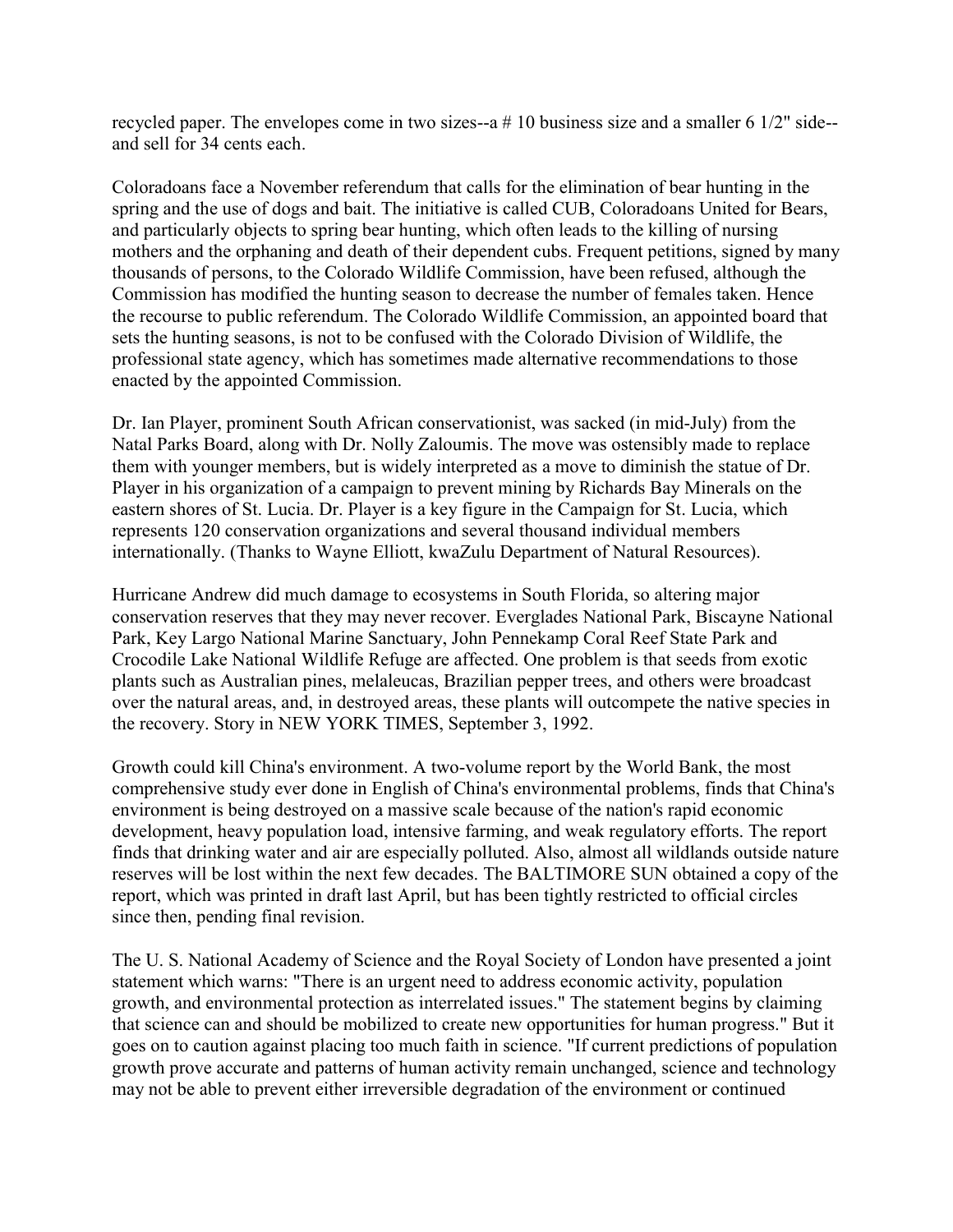poverty for much of the world." (Thanks to Mary McAfee)

The United Nations Population Fund (UNFPA) has released a report, "State of the World Population 1992," that predicts dire consequences for the global environment if population growth is not curbed soon. The current rate of population growth presents "the most serious threat to local and global environments since the human species evolved." Copies of the report can be obtained free from External Relations, UNFPA, 220 E. 42nd Street, New York, NY 10017. Phone 212/297-5017.

## **Recent and Upcoming Events**

--November 1-5. Managing Water Resources During Global Change: An International Conference, at Reno, Nevada. With a number of sponsors. Contact: American Water Resource Association, 5410 Grosvenor Lane, Suite 220, Bethesda, MD 20814. Phone 301/493- 8600.

--November 3-4. "The Natural Environment from a Theocentric Perspective," three lectures by James M. Gustafson at Baldwin- Wallace College, Berea, Ohio. The lectures are: "Attitudes Toward Nature," "Human Accountability and Nature," and "Policy Issues for Preserving the Environment." Gustafson is professor of humanities at Emory University and author of ETHICS FROM A THEOCENTRIC PERSPECTIVE. Call Fred Blumer at Baldwin-Wallace College, 216/826-2172.

--November 8-12. Society of Environmental Toxicology and Chemistry (SETAC), 13th Annual Meeting, Cincinnati, Ohio. With a session on "Environmental Ethics, Science, and Society." Session organized by Brad Warden and Eric Hol, will include papers by Eugene Hargrove and Laura Westra.

--November 8-12. Environmental Ethics: Implications for Natural Resource Management, Lake Placid/Saranac High Peaks, New York. This conference has been canceled.

--November 12. The Society of Environmental Toxicology and Chemistry (SETAC) meets in Cincinnati, OH, with a session on "The Role of Environmental Ethics." Speakers include Eugene Hargrove and Laura Westra.

--November 20-22. Environmental Ethics Nature Interpretation Workshop, at Lake Murray State Park, Ardmore, Oklahoma. Featuring Gene Hargrove, Susan Bratton, and Max Oelschlaeger, all of the University of North Texas, also Buzz Williams, Association of Forest Service Employees for Environmental Ethics, and Mark Teders, Park Naturalist, Lake Murray State Park. Contact: Eugene Hargrove, Department of Philosophy, University of North Texas, P. O. Box 13496, Denton, TX 76203-3496. Phone 817/565-2727.

--November 21-24. American Academy of Religion/Society for Biblical Literature, Annual Meeting at San Francisco, Hilton Hotel. The Science and Religion section is on "Redemption of Humanity and Nature," featuring an address by Holmes Rolston, "Does Nature Need to Be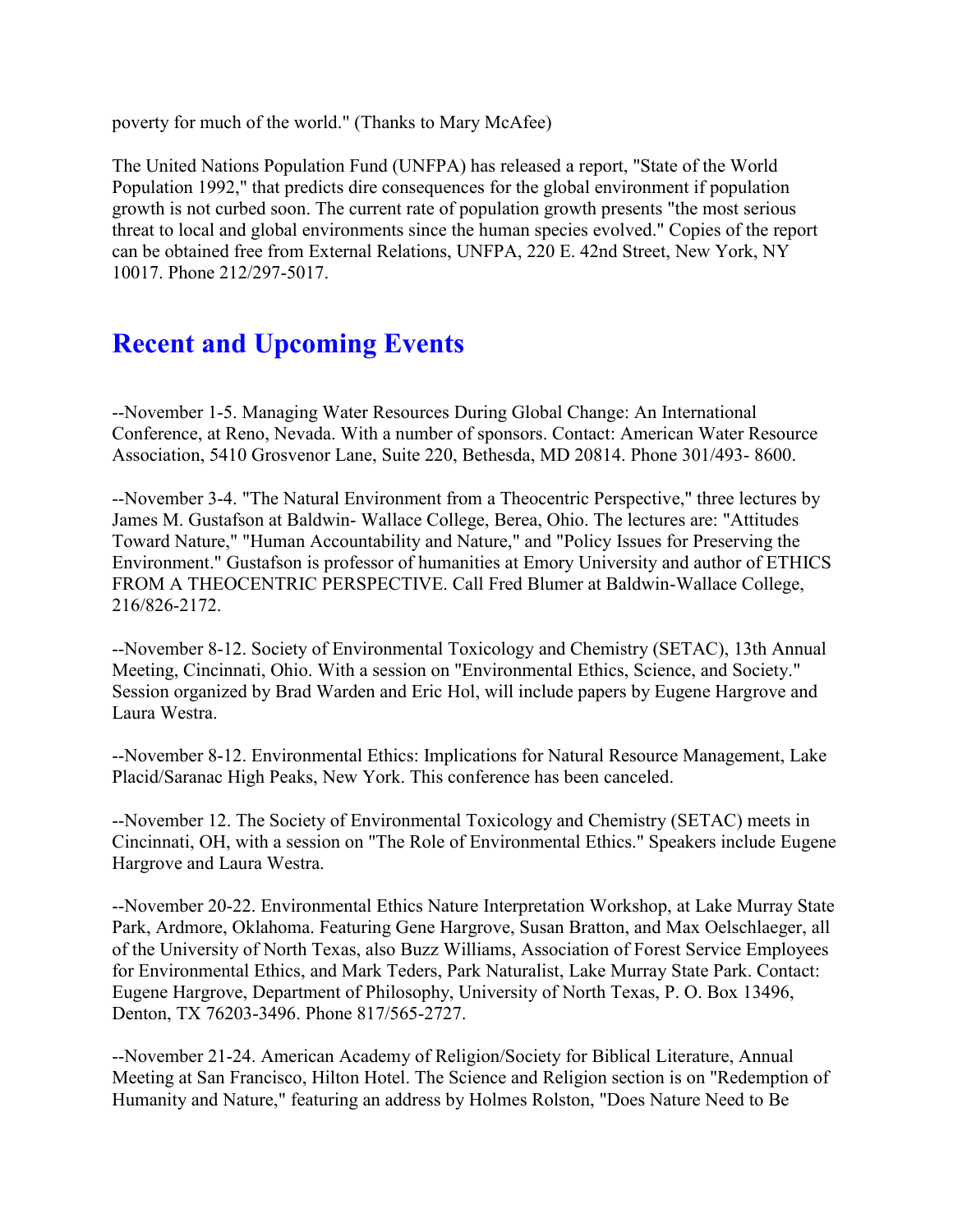Redeemed?" with commentary and discussion. This presentation is Monday, November 23, 3.45-6.15 p.m.

--November 30-December 3. Circumpolar Universities Cooperation, 3rd Conference in Rovaneimi, Finland. With sections on "Environmental Problems and Strategies in the Circumpolar North," on "International Cooperation in Circumpolar Development," and others. Rovaniemi, the administrative capital of Lapland, lies right on the Arctic Circle. Tours are offered to the wilderness in the Finnish Lapland. Contact: Professor Esko Riepula, University of Lapland, P. O. Box 122, 96101 Rovaniemi, Finland. Phone: 358-60-324 207. Fax 358-60-3241.

--December 9-10. Entomology Society of America, meeting in Baltimore, MD. With two ISEE Sessions, on the theme of sustainability in agriculture and forestry, with particular reference to the integrity of ecosystems. See details earlier.

1993

--January 8-10, 1993. American Society for Christian Ethics, Savannah Georgia, with sessions on environmental ethics from a Christian perspective. Plenary address by Holmes Rolston: "Environmental Ethics: Some Challenges for Christians. Contact: Joseph L. Allen, Perkins School of Theology, Southern Methodist University, Dallas, TX 75275. Phone 214/692-2111. Fax 214/692- 4295.

--February 11-16, 1993. American Association for the Advancement of Science, Boston, with ISEE panel on "The Scientific Foundations of Environmental Ethics." Details earlier.

--March 15, 1993. Lecture and sessions on environmental ethics at University of Guelph, sponsored by Department of Philosophy, led by Holmes Rolston. Contact Michael Ruse, Department of Philosophy, University of Guelph, Guelph, Ontario N1G 2W1, CANADA.

--April 10, 1993. Eric Katz, "Ethics, Earth, and Technology: Nature as a Moral Category," April 10, 1993, in the series BOSTON COLLOQUIUM FOR THE PHILOSOPHY OF SCIENCE. Details earlier.

--April 29-May 2, 1993. Eastern Communication Association Convention at New Haven, CT. The theme is "Earthtalk: Saving our Planet and Our Selves Through Communication Empowerment." Contact Thomas L. Veenendall, Department of BSCDT, Montclair State College, Upper Montclair, NY 07043. Phone 201/893-5193. (Thanks to Mary McAfee, Colorado Division of Wildlife)

--May 24-26, 1993. National Association of Environmental Professionals, Raleigh, NC, North Raleigh Hilton and Convention Center. Theme: "Current and Future Priorities for Environmental Management." Papers are invited. Contact: National Association of Environmental Professionals, 5165 MacArthur Boulevard, NW, Washington, DC 20016.